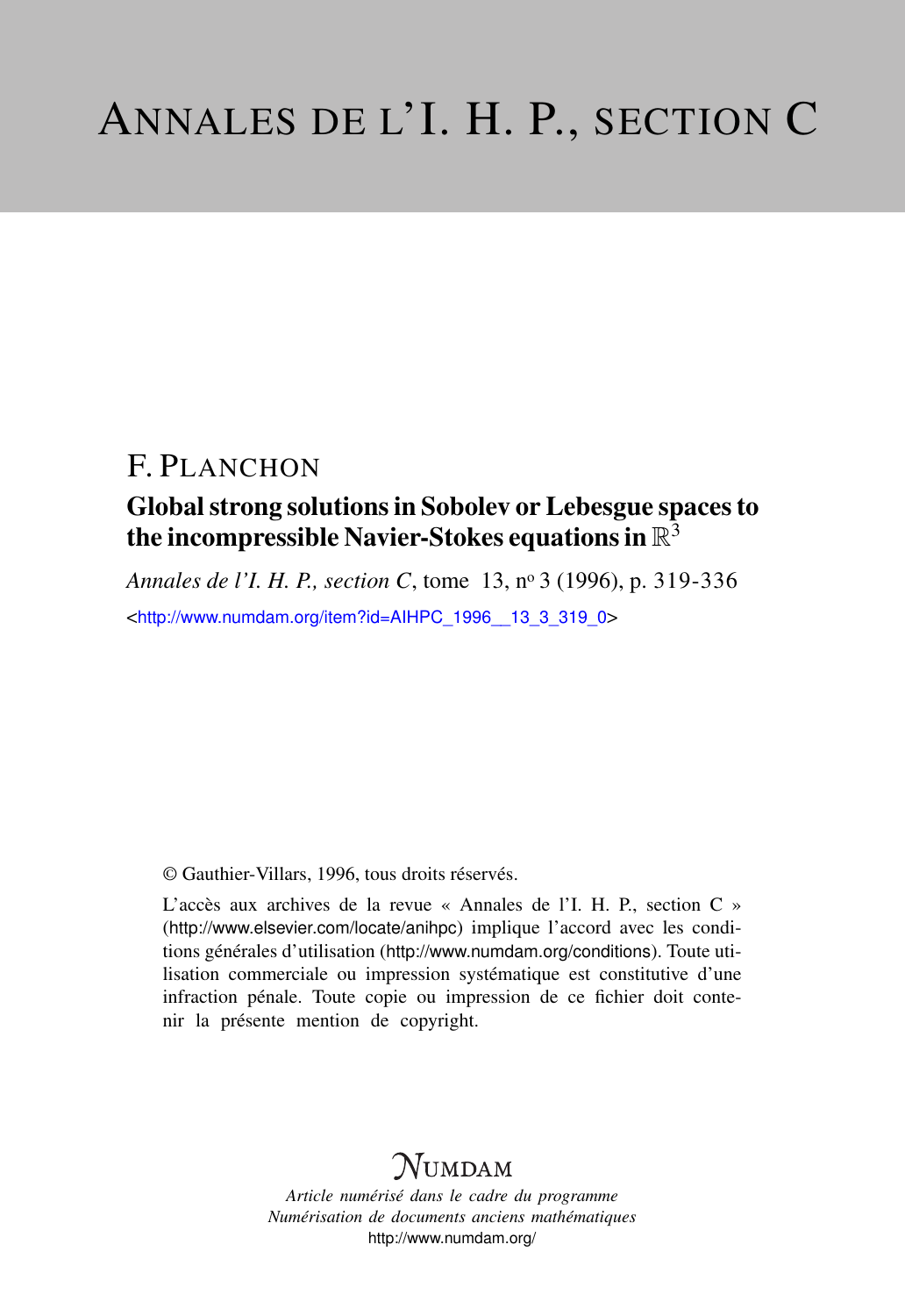Vol. 13, n° 3, 1996, p. 319-336 Analyse non linéaire

# Global strong solutions in Sobolev or Lebesgue spaces to the incompressible Navier-Stokes equations in  $\mathbb{R}^3$

by

#### F. PLANCHON

Centre de Mathématiques, U.R.A. 169 du C.N.R.S., Ecole Polytechnique, F-91128 Palaiseau Cedex

ABSTRACT. - We construct global strong solutions of the Navier-Stokes equations with sufficiently oscillating initial data. We will show that the condition is for the norm in some Besov space to be small enough.

RESUME. - Nous construisons des solutions fortes globales des equations de Navier-Stokes, pour des données initiales suffisamment oscillantes. Cette condition se traduit en terme de norme petite dans un certain espace de Besov.

#### INTRODUCTION

We are interested in the following system, for  $x \in \mathbb{R}^3$  and  $t > 0$ ,

(1) 
$$
\begin{cases} \frac{\partial u}{\partial t} + (u \cdot \nabla) u = \nu \Delta u - \nabla p \\ \nabla \cdot u = 0, \end{cases}
$$

with initial data  $u(x, 0) = u_0(x)$ . For the sake of simplicity, we suppose that  $\nu = 1$ ; a simple rescaling allows us to obtain any other value. Local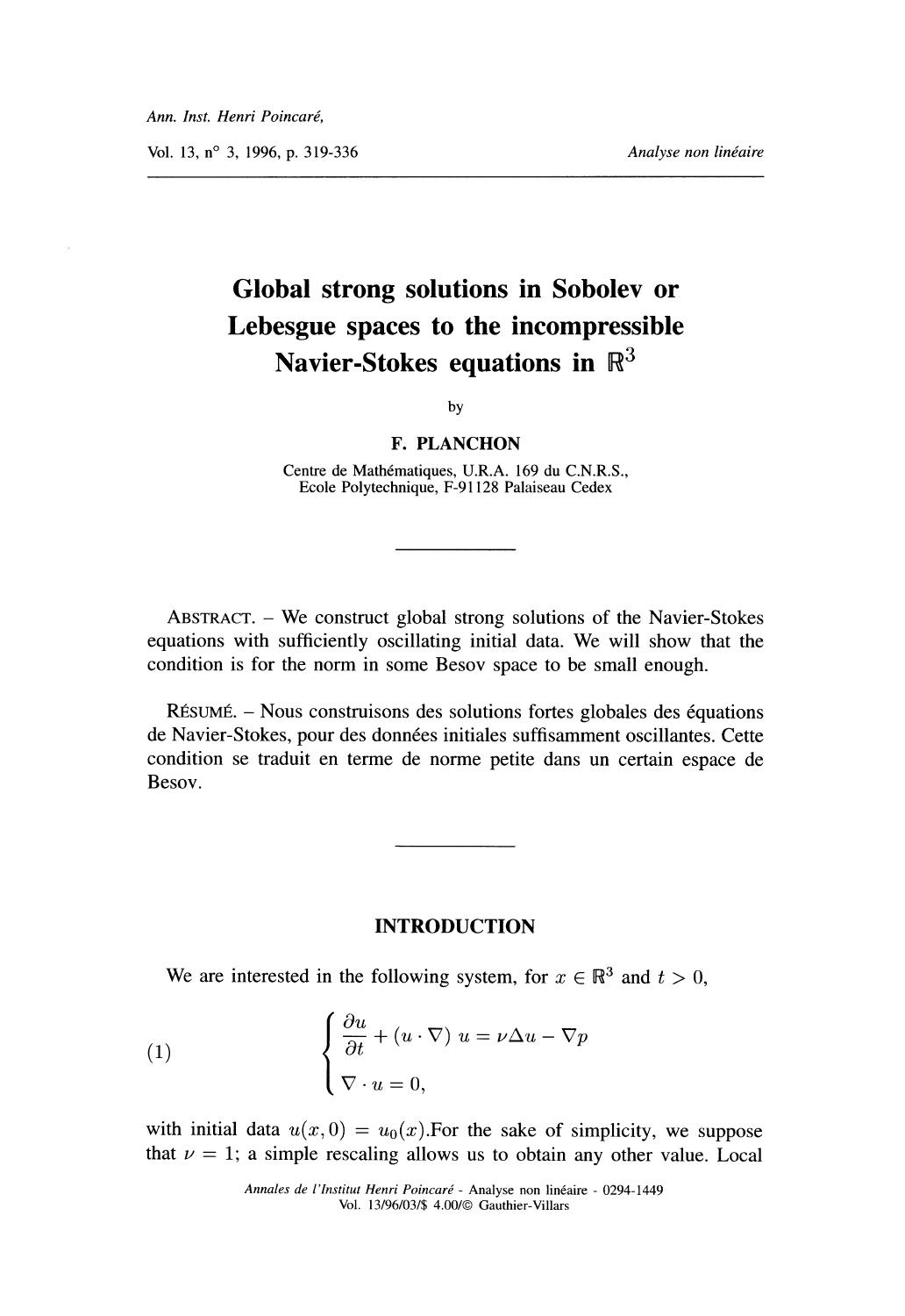existence and uniqueness in the Sobolev space  $H<sup>s</sup>(\mathbb{R}<sup>3</sup>)$  and the Lebesgue space  $L^p(\mathbb{R}^3)$  are known, if  $s > 1/2$  and  $p > 3$  (see [4]). We have global solutions for small initial data in  $L^3(\mathbb{R}^3)$  (see [9] or [4]) and  $H^{\frac{1}{2}}(\mathbb{R}^3)$ (see [4] and [5]), or in  $L^2(\mathbb{R}^3) \cap L^p(\mathbb{R}^3)$ , with  $p > 3$  (see [1]). We shall extend the results of [4], for  $s > 1/2$  and  $p > 3$ . By adapting the auxiliary spaces used in [4], we shall prove the existence and uniqueness of global solutions in  $H^s(\mathbb{R}^3)$  provided the initial data are small in a sense which will be made precise later, and in  $L^p(\mathbb{R}^3)$  up to additional conditions on  $u_0$ . Let us define the homogeneous Besov spaces  $\dot{B}_{p,q}^{\alpha}$ :

DEFINITION 1. - Let us choose  $\phi \in \mathcal{S}(\mathbb{R}^n)$  a radial function so that Supp  $\hat{\phi} \subset \{|\xi| < 1 + \varepsilon\}$ , and  $\hat{\phi}(\xi) = 1$  for  $|\xi| < 1$ . Define  $\phi_i(x) =$  $2^{nj}\phi(2^jx)$ ,  $S_j$  the convolution operator with  $\phi_j$ , and  $\Delta_j = S_{j+1} - S_j$ . Let  $f \in \mathcal{S}'(\mathbb{R}^n)$ ,  $\alpha \in \mathbb{R}$ ,  $1 < p, q \leq +\infty$ ,  $f \in \dot{B}_{p,q}^{\alpha}$  if and only if

$$
\left[\sum_{-\infty}^{+\infty} (2^{j\alpha} \|\Delta_j f\|_{L^p})^q\right]^{\frac{1}{q}} < +\infty.
$$

The reader should consult [12], [2], or [ 16] where the properties of Besov spaces are exposed in detail. Let us see how homogeneous Besov spaces arise. If we want to construct a global solution, it is useful to control a norm remaining invariant by the rescaling  $f(x) \to \lambda f(\lambda x)$ . If this can be achieved in a Besov space with  $\alpha < 0$  and therefore bigger than the usual space where we want to obtain a solution, we will have weaker assumptions on  $u_0$ .

Let us give the results in the case of Sobolev spaces. BC denotes the class of bounded continuous functions.

THEOREM 1. – There exists an universal constant  $\beta > 0$  such that, if  $s > \frac{1}{2}$ ,  $u_0 \in H^s(\mathbb{R}^3)$ ,  $\nabla \cdot u_0 = 0$  and

(2) 
$$
\| u \|_{\dot{B}^{-1/4}_{4,\infty}} < \beta,
$$

then there exists a unique solution  $u$  of  $(1)$  such that

(3) 
$$
u \in BC([0,\infty), H^s(\mathbb{R}^3)).
$$

Moreover, the following properties hold for u:

•  $||u(\cdot, t)||_{L^2}$  is decreasing, and for every  $t > 1$ ,

(4) 
$$
\| u(\cdot, t) - e^{t\Delta} u_0 \|_{L^2} \leq \frac{C(\beta, u_0)}{t^{1/4}}.
$$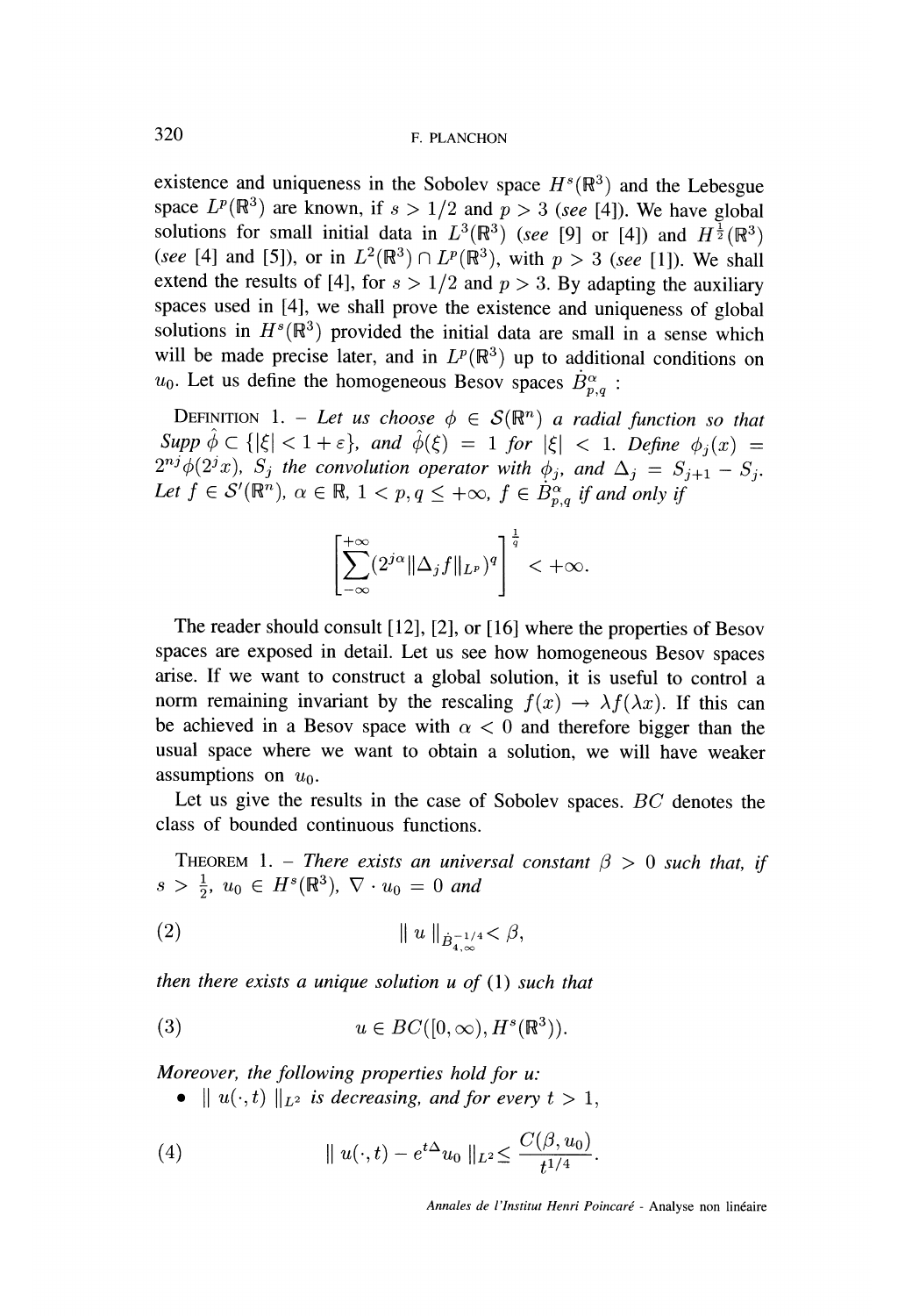• For every  $t > 1$ ,

(5) 
$$
\|(-\Delta)^{s/2}u(\cdot,t)\|_{L^2}\leq \frac{C(\beta,u_0,s)}{t^{s/2}}
$$

• For every  $t > 0$ ,

(6) 
$$
\|u(\cdot,t)\|_{\infty} \leq \frac{C(\beta, u_0)}{\sqrt{t}}.
$$

• If  $s \in (1,3/2]$ , for every  $t < 1$ ,

(7) 
$$
\|u(\cdot,t)-e^{t\Delta}u_0\|_{\infty}\leq C(\beta,u_0).
$$

Note that the space  $B_{4,\infty}$  is invariant under the scaling and  $H^{\frac{1}{2}} \subset B^{-1/4}_{4,\infty}$ . It is very interesting that we do not need a small  $H^{\frac{1}{2}}$ . norm to obtain a global solution (see [4]). On the other hand, if we want to include the case  $1/2$ ,  $u$  is unique in the space

$$
\begin{cases} u \in BC([0, +\infty), H^{\frac{1}{2}}) \\ t^{1/8}u(\cdot, t) \in BC([0, +\infty), L^4) \\ \lim_{t \to 0} t^{1/8} ||u||_{L^4} = 0. \end{cases}
$$

which was used in [4], the starting point of the present work. The weak condition (2) is the only remaining obstacle to the problem of existence of global smooth solutions to the Navier-Stokes equations, and we remark that  $\beta$  does not depend on s. The decay estimates (4) can be found in [8], in a slightly different context. We recall it here as a natural consequence of the construction of  $u$ .

In the Lebesgue spaces, the analogue is

THEOREM 2. - Let  $p > 3/2$ , there exists  $\delta(p) > 0$  such that, if  $u_0 \in L^p \cap \dot{B}_{2p,\infty}^{-\left(1-\frac{3}{2p}\right)}$ ,  $\nabla \cdot u_0 = 0$  and

(8) 
$$
\|u_0\|_{\dot{B}_{2p,\infty}^{-(1-\frac{3}{2p})}} < \delta(p),
$$

then there exists a unique solution u such that

$$
\begin{cases} u \in BC([0, +\infty), L^p) \\ t^{\frac{1}{2} - \frac{3}{4p}} u(\cdot, t) \in BC([0, +\infty), L^{2p}) \\ \lim_{t \to 0} t^{\frac{1}{2} - \frac{3}{4p}} \|u\|_{L^{2p}} = 0. \end{cases}
$$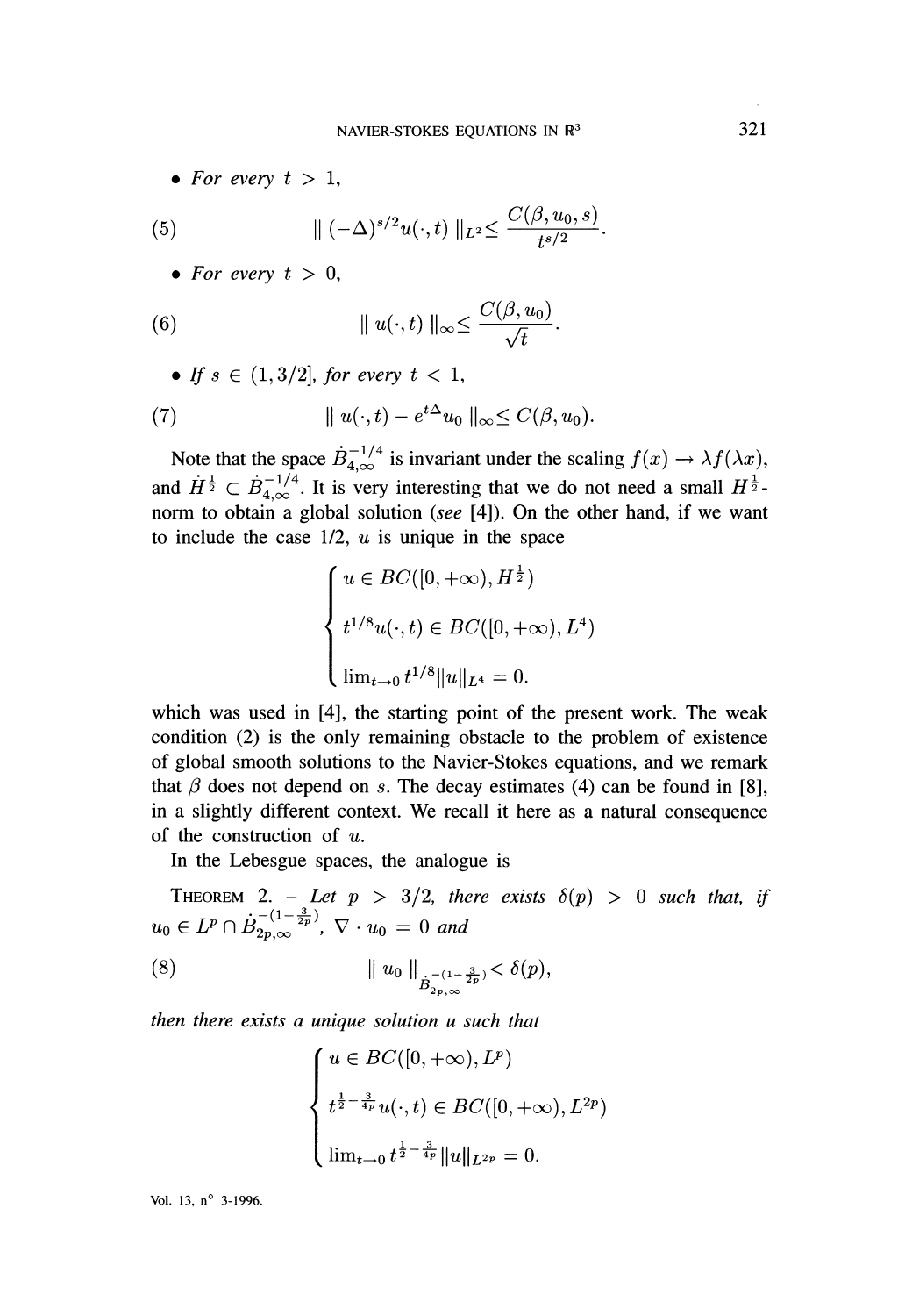The restriction  $p > 3/2$  is due to technical considerations, and we could probably obtain 1 instead of 3/2, by sligthly modifying the Besov space involved.

PROPOSITION 1. - The constant  $\delta(p)$  satisfies:

$$
\lim_{p \to +\infty} \delta(p) = 0,
$$
  

$$
\lim_{p \to 3/2} \delta(p) = 0.
$$

**PROPOSITION 2.** - In Theorem 2, we can replace  $u_0 \in L^p \cap B_{2p,\infty}$  by  $u_0 \in L^2 \cap L^2$ , and if  $p > 3$  by  $L^2 \cap L^2$ .

If  $u_0 \in H^s$ ,  $s \ge 1/2$ , then as  $\dot{H}^{\frac{1}{2}} \subset \dot{B}_{4,\infty}^{-1/4}$ , we have a natural candidate for the useful Besov space. On the contrary, if we take  $L^p$ , we may use two different Besov spaces: the first one is  $B_{2p,\infty}^{-\frac{3}{2p}}$ , as  $L^p \subset \dot{B}_{2p,\infty}^{-\frac{3}{2p}}$ . But this space is not invariant by the rescaling. The "right" space is  $\vec{B}_{2p,\infty}^{-1-\frac{3}{2p}}$ , but unfortunately  $L^p \not\subset B_{2p,\infty}^{\infty}$  <sup>2p</sup><sup>'</sup>. This explains the additional condition imposed on  $u_0$  in Theorem 2. Both spaces coincide only when  $1 - \frac{3}{2p} = \frac{1}{2}$ which means  $p = 3$ . The reader should refer to [9] and [4] for details.

*Proofs.* – We first reformulate the problem in order to obtain an integral equation for  $u$ . This is standard practice, and was first employed by Kato and Fujita (see  $[10]$   $[11]$ ), and very often used since (see  $[7]$   $[6]$   $[15]$ ). All these authors use semi-group theory, but in the present case, we do not need this formalism, for the exact expression of the heat kernel in  $\mathbb{R}^3$ allows us to obtain directly the estimates we need (see [9]). Let  $P$  be the projection operator from  $(L^2(\mathbb{R}^3))^3$  onto the subspace of divergence-free vectors, denoted by  $PL^2$ , and  $R_j$  the Riesz transform with symbol  $\frac{\xi_j}{|\xi|}$ . We easily see that

(9) 
$$
\mathbb{P}\begin{pmatrix} u_1 \\ u_2 \\ u_3 \end{pmatrix} = \begin{pmatrix} u_1 \\ u_2 \\ u_3 \end{pmatrix} - \begin{pmatrix} R_1 \sigma \\ R_2 \sigma \\ R_3 \sigma \end{pmatrix}
$$

where  $\sigma = \sum_j R_j u_j$ . It is well-known that  $\mathbb P$  can be extended to a bounded operator from  $(L^p)$ <sup>o</sup> onto  $PL^p$ ,  $1 < p < +\infty$ , and from  $s \geq 0$ . Note that P commutes with  $S(t) = e^{t\Delta}$ , whereas on an open set  $\Omega$ , we need to introduce the Stokes operator  $-\mathbb{P}\Delta$  and the associated semi-group. Note that

$$
Ker \mathbb{P} = \{u \mid \exists \phi \text{ such that } u = \nabla \phi\}.
$$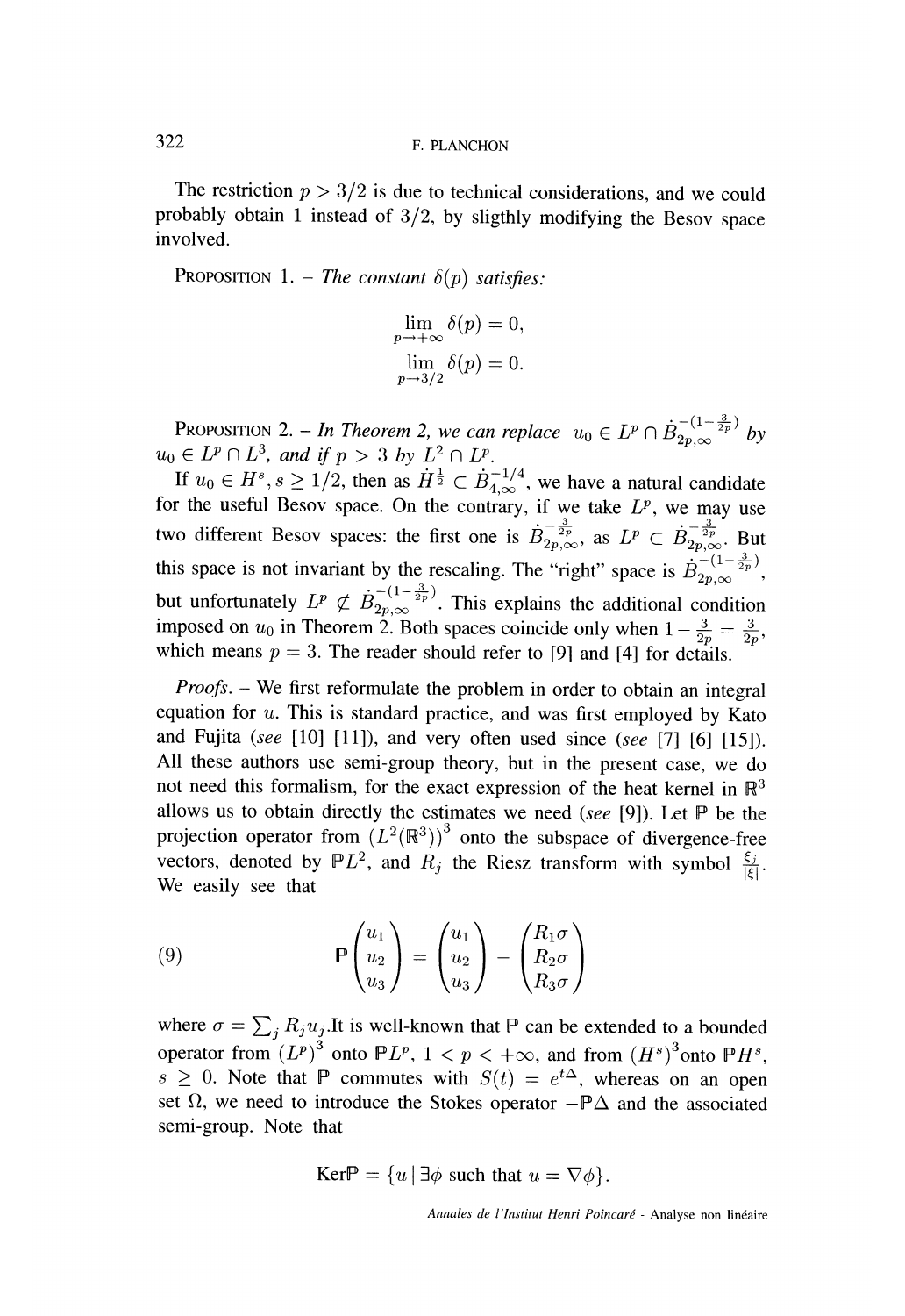Using P, (1) becomes an evolution equation

(10) 
$$
\begin{cases} \frac{\partial u}{\partial t} = \Delta u - \mathbb{P} \nabla \cdot (u \otimes u), \\ \nabla \cdot u = 0, \\ u(x, 0) = u_0(x). \end{cases}
$$

We replace  $(u \cdot \nabla)u$  by  $\nabla \cdot (u \otimes u)$  to avoid problems of definition, and this is possible only because  $\nabla \cdot u = 0$ . It is then standard to study (10) via the corresponding integral equation

(11) 
$$
u(x,t) = S(t)u_0(x) - \int_0^t \mathbb{P}S(t-s)\nabla \cdot (u\otimes u)(x,s)ds
$$

in a space of divergence free vectors. The integral should be seen as a Bochner integral. In the general case of evolution equations, a solution of (11) might not be a solution of (10). However, in the case of the Navier-Stokes equations without external forces, it is true without any extra assumptions. Actually, the solutions of (11) are  $C^{\infty}((0, +\infty) \times \mathbb{R}^3)$  and verify the equations (1) in the classical sense, as we recover easily the pressure up to a constant by

(12) 
$$
-\Delta p = \sum_{i,j} \frac{\partial u_i}{\partial x_j} \frac{\partial u_j}{\partial x_i}.
$$

The reader should refer to [7] [10] or [13] for proofs.We remark that since a solution of (1) is necessarily a solution of (11), uniqueness for (11) guarantees uniqueness for (1). We aim to solve (11) by successive approximations, with the following lemma:

LEMMA 1.  $-$  Let E and F be two Banach functional spaces, endowed with the norms  $\|\cdot\|=\|\cdot\|_E$  and  $|\cdot|= \|\cdot\|_F$ , B a continuous bilinear operator from  $F \times F \to E$  and  $F \times F \to F$ :

$$
\begin{aligned} \parallel B(u,v) \parallel &\leq \eta \mid u \mid \mid v \mid \\ \mid B(u,v) \mid &\leq \gamma \mid u \mid \mid v \mid, \end{aligned}
$$

and define the sequence  $X_0 = 0$ ,  $X_{n+1} = Y + B(X_n, X_n)$ , where Y belongs to E and to F. If

 $4\gamma$  |  $Y$  |  $< 1$ ,  $(13)$ 

Vol. 13, n° 3-1996.

 $\mathbf{r}$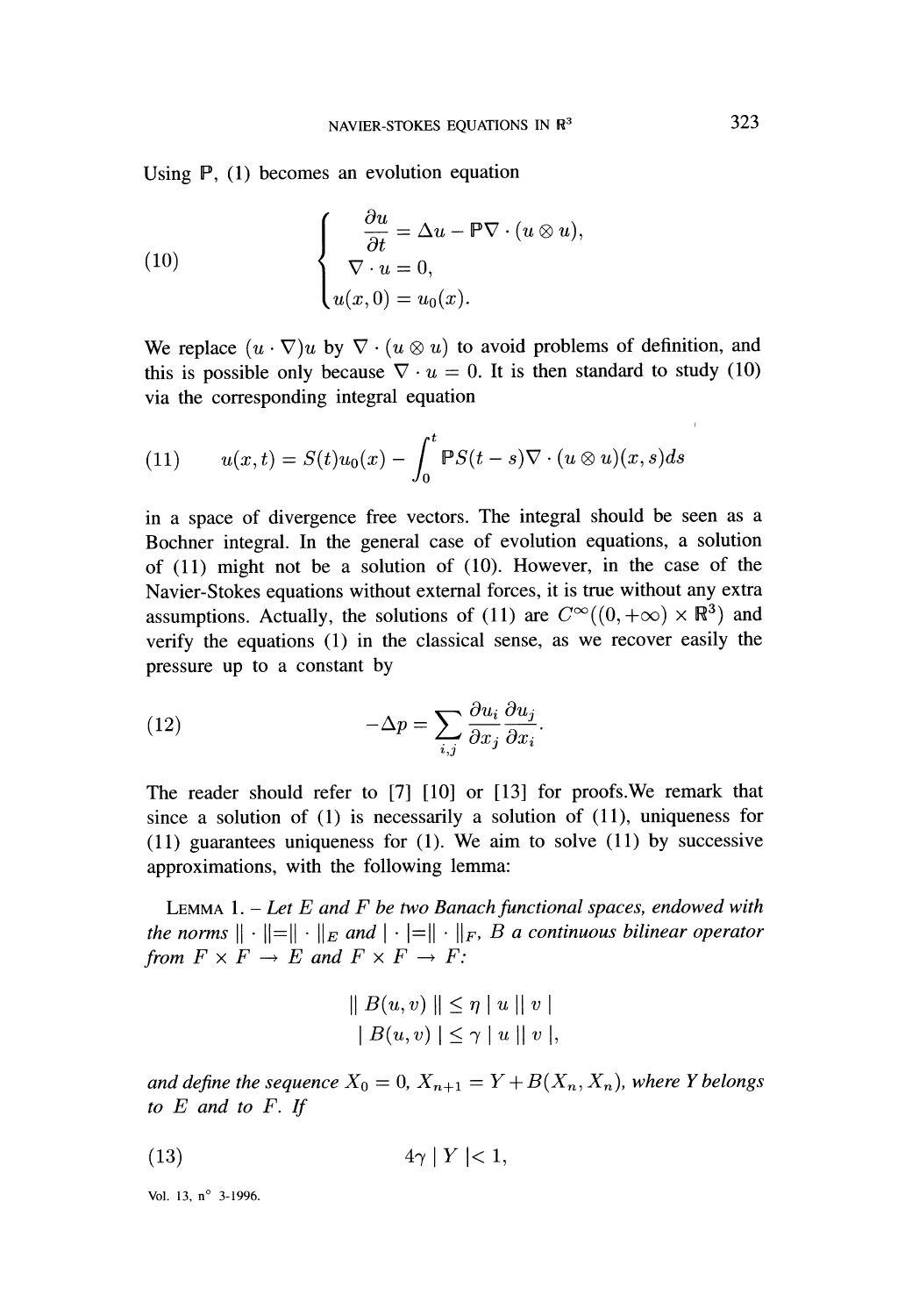then the sequence converges in both spaces  $E$  and  $F$ , and the limit  $X$ sastisfies

$$
(14) \t\t X = Y + B(X, X)
$$

and

$$
(15) \t\t\t |X| < 2|Y|.
$$

The proof is left to the reader. Note that the value of  $\eta$  has no influence on the convergence. Now we have to study the following bilinear operator

(16) 
$$
B(u,v) = \int_0^t \mathbb{P}S(t-s)\nabla \cdot (u\otimes u)ds.
$$

In order to simplify the notations, we limit ourselves to the following scalar operator

(17) 
$$
B(f,g) = \int_0^t \frac{1}{(t-s)^2} \theta\left(\frac{\cdot}{(t-s)^2}\right) * fg(s) ds.
$$

As  $PS(t-s)\nabla$  is a matrix of convolution operators, the components are all operators like (17), with

(18) 
$$
e^{|\xi|^2} \hat{\theta}(\xi) = \frac{\xi_j \xi_k \xi_l}{|\xi|^2} \quad \text{(with a } -\xi_j \text{ on the diagonal)}.
$$

LEMMA 2. –  $\theta(x) \in C^{\infty}(\mathbb{R}^{3})$  and  $\theta \in L^{1} \cap L^{\infty}$ .

This can be easily seen on the Fourier transform of  $\theta$ .

In what follows,  $C$  denotes a constant which may vary from one line to another.

#### Proof of Theorem 1

PROPOSITION 3. - Let  $1/2 < s \leq 3/4$ , then there exists a solution u of (11) such that

(19) 
$$
\begin{cases} u \in BC([0, +\infty), \dot{H}^s) = E, \\ \omega(t)u(x, t) \in BC([0, +\infty), L^4) = F, \end{cases}
$$

where  $\omega(t) = t^{3/8 - s/2}$  if  $0 < t < 1$  and  $\omega(t) = t^{1/8}$  if  $t \ge 1$ .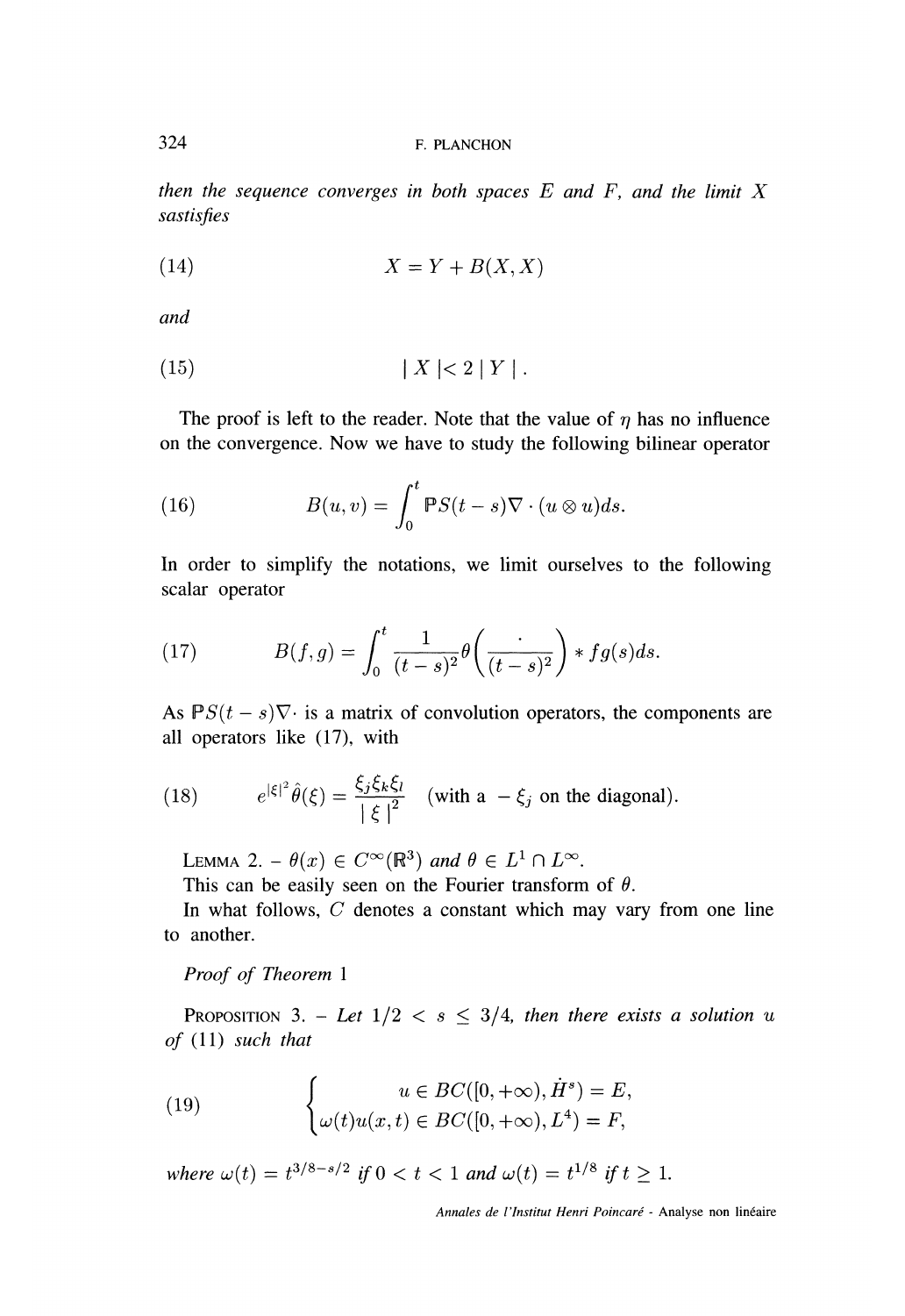We want to apply Lemma (1) where E and F are defined by the norms

$$
||u|| = \sup_{t} ||u||_{\dot{H}^{s}}
$$
  
\n $|u| = \sup_{t} \omega(t) ||u||_{L^{4}}.$ 

If we use Hölder and Young inequalities for  $B(f, g)$ ,  $\Lambda$  being the operator with symbol  $\vert \xi \vert$ ,

$$
(20) \quad \|\Lambda^s B(f,g)(t)\|_{L^2} \le \|\theta\|_{L^1} \|f\|_{g} \| \int_0^t \frac{1}{(t-\tau)^{1/2+s/2} \omega^2(\tau)} d\tau,
$$
\n
$$
(21) \quad \|\Pi^s B(f,\cdot)(t)\|_{L^{\infty}} \le \|\theta\|_{L^1} \|f\|_{L^1} \|f\|_{L^1} \|t^{-1}\|_{L^1} \le \frac{1}{\tau}.
$$

(21) 
$$
\|B(f,g)(t)\|_{L^4}\leq \|\theta\|_{L^{4/3}}\|f\|g\|\int_0^{\frac{1}{t}}\frac{1}{(t-\tau)^{7/8}\omega^2(\tau)}d\tau.
$$

We shall then verify that, for all  $t > 0$ ,

$$
I_1 = \int_0^t \frac{1}{(t-\tau)^{1/2+s/2} \omega^2(\tau)} d\tau < +\infty,
$$
  
\n
$$
I_2 = \int_0^t \frac{1}{(t-\tau)^{7/8} \omega^2(\tau)} d\tau < +\infty.
$$

Easy calculations actually show that for  $t < 1$ ,

$$
I_i < Ct^{s/2-1/4}
$$

and for  $t > 1$ 

(22) 
$$
I_i < Ct^{1/4-s/2}.
$$

The continuity at  $t = 0$  comes from the estimate when  $t < 1$ . In order to include the case  $s = 1/2$ , we have to impose  $\lim_{t\to 0} t^{1/8} \parallel u \parallel_{L^4} = 0$ (see [4]). Note that the constant  $\gamma$  of Lemma 1 is

(23) 
$$
\gamma = \int_0^1 \frac{\|\theta\|_{L^{4/3}}}{(1-\tau)^{7/8}\tau^{1/4}} d\tau.
$$

Therefore, if  $S(t)u_0$  satisfies condition (13), we obtain  $u \in$  $BC([0,+\infty), \dot{H}^s).$ 

PROPOSITION 4. - We have

$$
(24) \t u \in BC([0, +\infty), L^2).
$$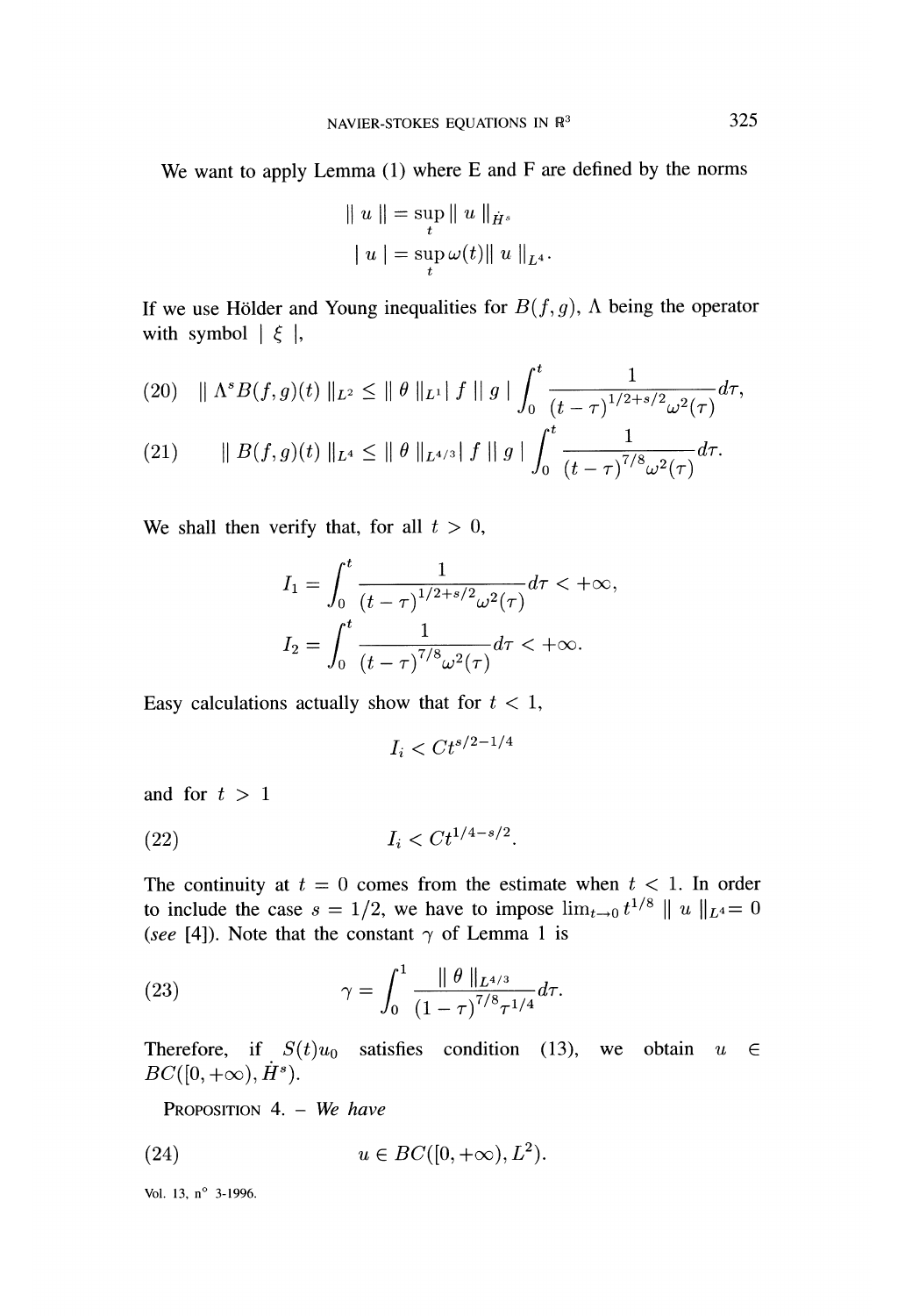Let  $G = BC([0, +\infty), L^2)$ ; B is bicontinuous from  $G \times F$  to G:

$$
(25) \| B(f,g)(t) \|_{L^2} \leq \| g \| \sup_{[0,t]} \| f \|_{L^2} \| \theta \|_{L^{4/3}} \int_0^t \frac{1}{(t-\tau)^{7/8} \omega(\tau)} d\tau.
$$

Let

$$
I_3 = \int_0^t \frac{\parallel \theta \parallel_{L^{4/3}}}{(t-\tau)^{7/8} \omega(\tau)} d\tau,
$$

for  $t < 1$ ,  $I_3 < C t^{s/2-1/4}$ , and for all t

$$
I_3 \leq \int_0^1 \frac{\|\theta\|_{L^{4/3}}}{\left(1-\tau\right)^{7/8} \tau^{7/8}} d\tau = \rho.
$$

G being a Banach space, we can use a contraction argument to show that the sequence defined previously converges in G. It is sufficient that  $2 \mid u \mid \rho < 1$ , which is true as  $\rho \leq \gamma$  and u verifies (15). Therefore, we proved (24) and hence Proposition 3, and shown that  $|| u(·, t) ||_{L^2}$  is uniformly bounded.

We now show (6): the following estimation is verified by the heat kernel,

(26) 
$$
\sup_{[0,t]} \sqrt{t} \| S(t) u_0 \|_{\infty} \leq C.
$$

We have

$$
\|B(f,g)(t)\|_{\infty} \leq \|\theta\|_{L^{4/3}} \int_0^t \frac{\|f(s)\|_{L^4} \|g(s)\|_{\infty}}{(t-s)^{7/8}} ds.
$$

Let us denote  $W(f, t) = \sup_{[0,t]} \sqrt{t} || f(., s) ||_{\infty}$ , then

(27) 
$$
W(B(f,g),t) \leq |f| W(g,t) \| \theta \|_{L^{4/3}} \int_0^t \frac{\sqrt{t}}{(t-s)^{7/8}s^{5/8}} ds.
$$

Let

$$
I_4 = \int_0^1 \frac{\|\theta\|_{L^{4/3}}}{(1-\mu)^{7/8} \mu^{5/8}} d\mu
$$

then, as  $I_4 \leq 2\gamma$ , we have  $2W(S(t)u_0, t)I_4 < 1$ . Therefore,

(28) 
$$
\sup_{[0,t]} \sqrt{t} \parallel u(\cdot,t) \parallel_{\infty} \leq \frac{C}{1 - 2I_4 \parallel S(t)u_0 \parallel}.
$$

Now we can prove (4) as follows:

$$
\|B(f,g)(t)\|_{L^2}\leq \int_0^t \frac{C}{(t-s)^{2-\frac{3}{2q}}}\|g\|_{L^2}\|f\|_{L^{\beta}}\ ds,
$$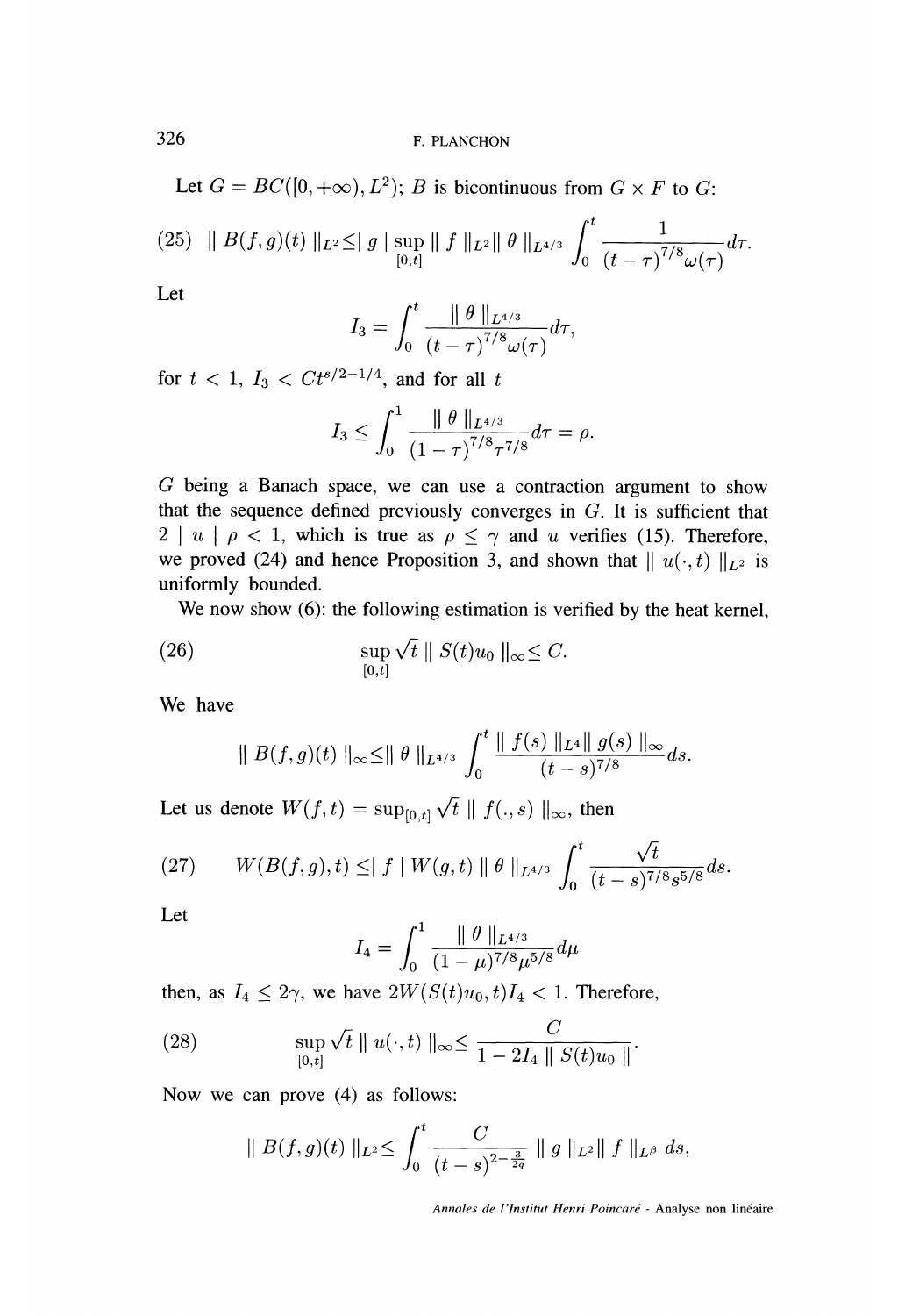where

$$
\frac{1}{2} = \frac{1}{q} + \frac{1}{2} + \frac{1}{\beta} - 1.
$$

If we take q such that  $\frac{3}{2q} = 1 + \varepsilon, \varepsilon > 0$ , using interpolation and (28) we get, for  $t > 1$ ,

(29) 
$$
||f||_{L^p} \leq ||f||_{L^2}^{\frac{2}{p}} ||f||_{\infty}^{1-\frac{2}{p}}
$$

and

(30) 
$$
\| B(f,g)(t) \|_{L^2} \leq \int_0^t \frac{C}{(t-s)^{1-\epsilon} s^{\frac{1}{6} + \frac{2}{3}\epsilon}} ds
$$

$$
\| B(f,g)(t) \|_{L^2} \leq \frac{C(\epsilon)}{t^{\frac{1}{6} - \frac{\epsilon}{3}}}.
$$

On the other hand, we know by (26) that  $\forall q \geq 2$ ,

(31) 
$$
\sup_{[0,t]} t^{\frac{3}{2}(\frac{1}{2}-\frac{1}{q})} \| S(t)u_0 \|_q \leq C.
$$

Therefore, as  $u$  sastisfies (14), we will improve (30) in the following way: let

(32) 
$$
B_1(f,g) = \int_0^1 \frac{1}{(t-s)^2} \theta\left(\frac{\cdot}{\sqrt{t-s}}\right) * fg(s) ds
$$

(33) 
$$
B_2(f,g) = \int_1^t \frac{1}{(t-s)^2} \theta\left(\frac{\cdot}{\sqrt{t-s}}\right) * fg(s) ds.
$$

The term  $B_1$  can be handled very easily, so that  $\forall \eta > 0$ ,

$$
\| B_1(f,g)(t) \|_{L^2} \leq \frac{C}{t^{1-\eta}}.
$$

Now, we split  $B_2(u, u)$  in three parts. By (31) we have

$$
||B_2(S(t)u_0, S(t)u_0)||_{L^2} \le \int_1^t \frac{C}{(t-s)^{2-\frac{3}{2q}}s^{\frac{3}{2}(1-\frac{1}{\alpha}-\frac{1}{\beta})}} ds
$$
  

$$
\le \frac{C}{t^{1-\frac{3}{2q}+\frac{3}{2}(1-(\frac{3}{2}-\frac{1}{q}))}}
$$
  

$$
\le \frac{C}{t^{1/4}},
$$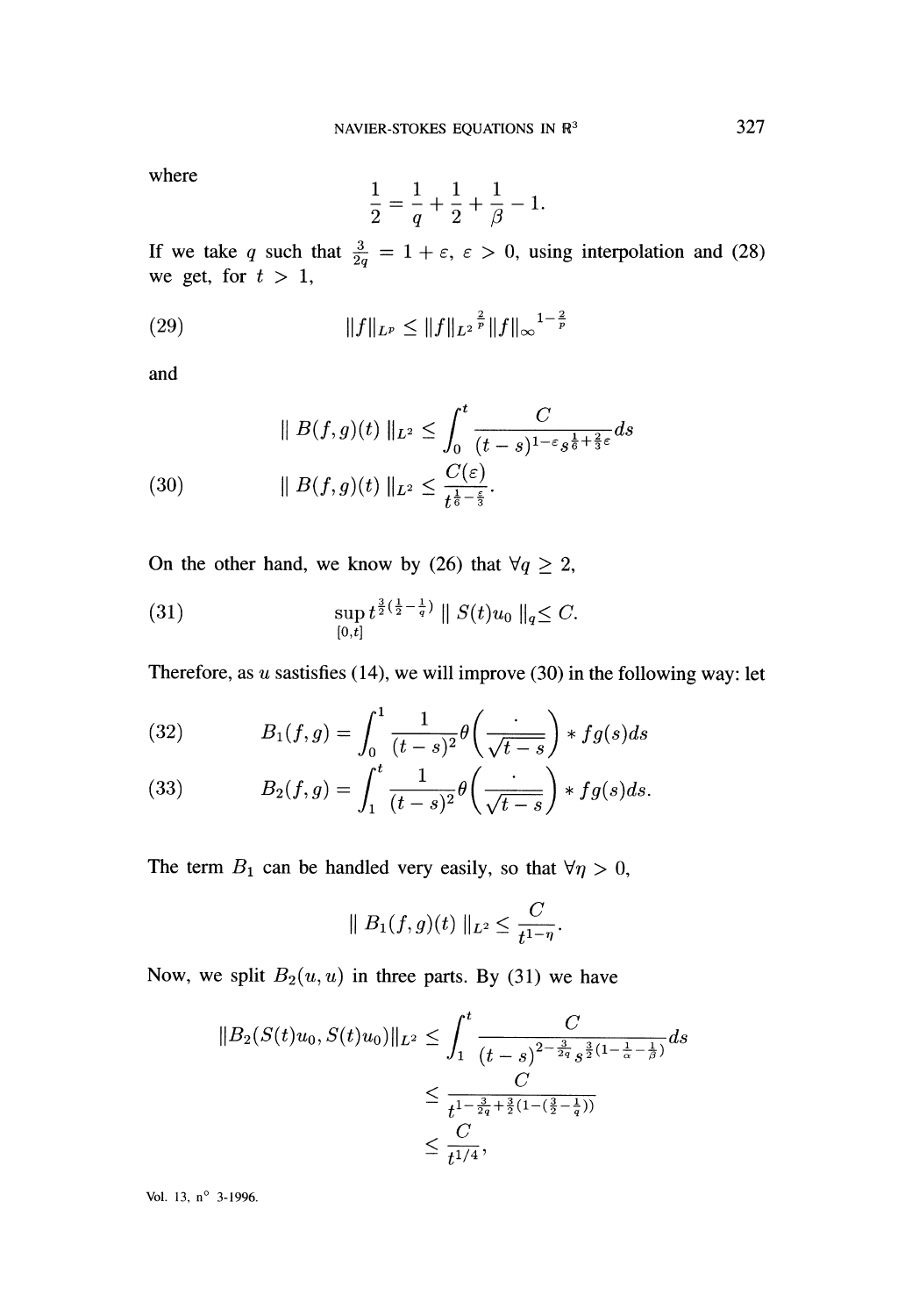as

$$
\frac{1}{2} = \frac{1}{\gamma} + \frac{1}{\alpha} + \frac{1}{\beta} - 1.
$$

We remark that the exponent  $1/4$  cannot be improved, as it does not depend on  $\gamma$ ,  $\alpha$  and  $\beta$ .

LEMMA 3. - Suppose that for  $0 < \mu$ 

$$
\parallel B(u,u)(t) \parallel_{L^2} \leq \frac{C}{t^{\mu}},
$$

then

$$
||B_2(S(t)u_0, B(u, u))||_{L^2} \leq \frac{C}{t^{1/4 + \mu}},
$$

and there exists  $\nu > 0$  such that

$$
||B_2(B(u, u), B(u, u))||_{L^2} \leq \frac{C}{t^{\mu+\nu}}.
$$

By  $(31)$ 

$$
||B_2(S(t)u_0, B(u, u))||_{L^2} \le \int_1^t \frac{C}{(t - s)^{2 - \frac{3}{2q}} s^{\frac{3}{2}(\frac{1}{2} - \frac{1}{\beta})} s^{\mu}} ds
$$
  

$$
\le \frac{C}{t^{-\varepsilon + \frac{3}{2}(\frac{1}{6} + \frac{2}{3}\varepsilon) + \mu}}
$$
  

$$
\le \frac{C}{t^{1/4 + \mu}},
$$

and, by (28) and (29)

$$
||B_2(B(u, u), B(u, u))||_{L^2} \le \int_1^t \frac{C}{(t - s)^{2 - \frac{3}{2q}} s^{\mu} s^{\frac{1}{2}(1 - \frac{2}{\beta}) + \frac{2}{\beta}\mu}} ds
$$
  
 
$$
\le \frac{C}{t^{-\frac{1}{3}\varepsilon + \frac{1}{6} + (\frac{5}{3} - \frac{4}{3}\varepsilon)\mu}}.
$$

We can start with  $\mu = 1/6 - \varepsilon$ , and obtain any exponent  $\eta > 1/4$ . Thus,

(34) 
$$
||B_2(u, u)||_{L^2} \leq \frac{C}{t^{1/4}}.
$$

We constructed u for  $s \leq 3/4$ . Now we will see that if  $s > 3/4$ , u as above is actually in  $H<sup>s</sup>$ . We limit ourselves to the bilinear form (17), as the term  $S(t)u_0$  satisfies at least the same estimates.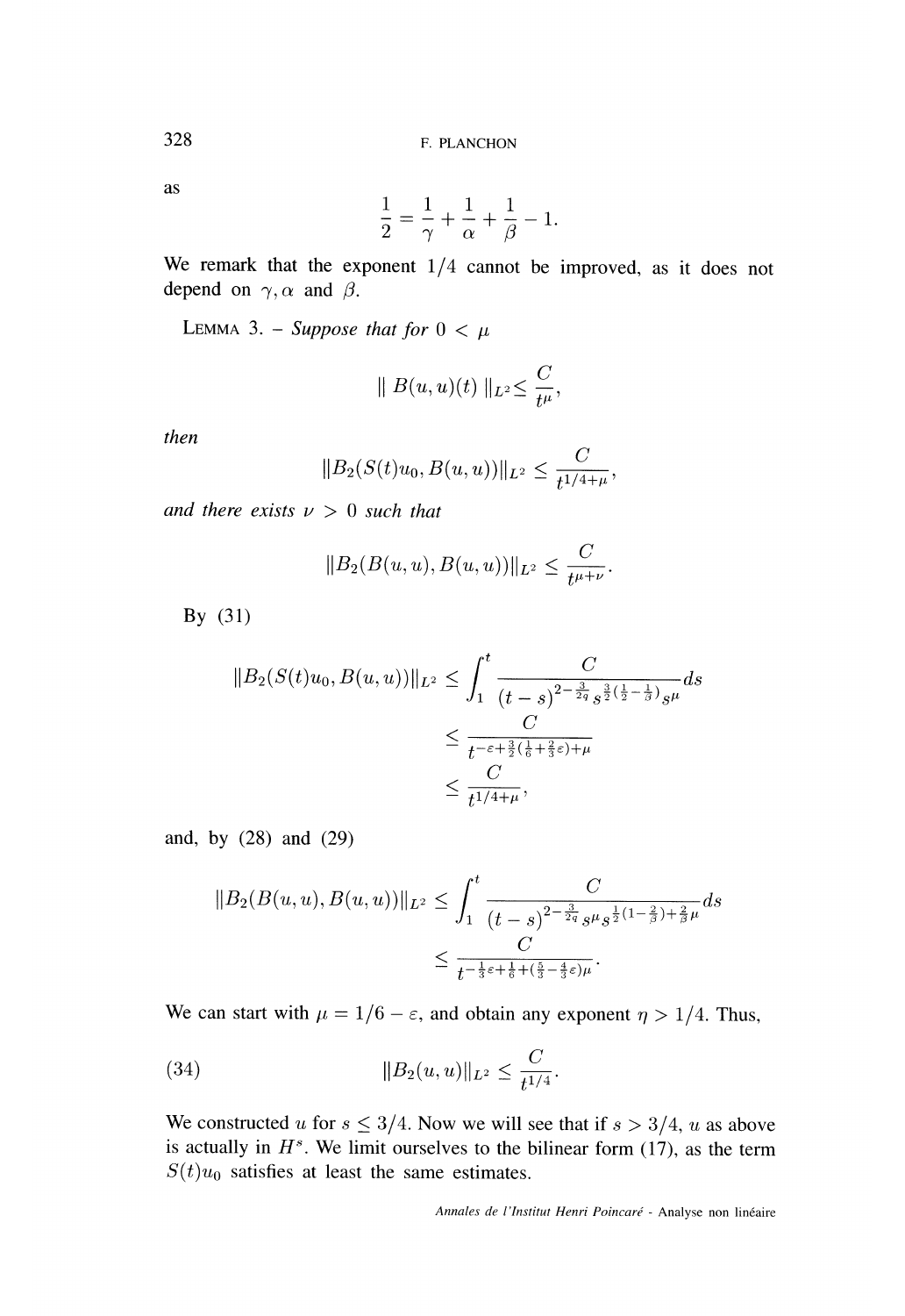LEMMA 4. - Let  $f, g \in H^{s}(\mathbb{R}^{3}), 3/4 \leq s < 3/2$ ,

(35) 
$$
\| \Lambda^{2s-3/2}(fg) \|_{L^2} \leq C \| \Lambda^s f \|_{L^2} \| \Lambda^s g \|_{L^2}.
$$

For a proof see the Appendix. Suppose now that  $s > 3/4$ , and u is the solution of Proposition 3 for  $s = 3/4$ . Then, if  $\eta \leq 1/4$ , we obtain for  $t < 1$ 

$$
\|\Lambda^{\frac{3}{4}+\eta}B(f,g)(t)\|_{L^2}\leq \int_0^t \frac{C}{(t-\tau)^{\frac{1}{2}+\frac{3/4+\eta}{2}}}d\tau
$$

using Lemma 4 and the boundedness of f in  $H^{3/4}$ , so that

(36) 
$$
\| \Lambda^{\frac{3}{4} + \eta} B(f, g)(t) \|_{L^2} \leq C t^{\frac{1}{8} - \frac{\eta}{2}},
$$

which gives the continuity at zero. For  $t > 1$ , we have by (29)

$$
||B(f,g)||_{L^4}\leq \frac{C}{t^{1/4}}
$$

which allows us to improve (22), for  $s \leq 3/4$ 

$$
\|\Lambda^s B(f,g)(t)\|_{L^2} \le \int_0^1 \frac{\|\theta\|_{L^1}}{(t-\tau)^{1/2+s/2} \omega^2(\tau)} d\tau \|f\|g\| + \int_1^t \frac{C \|\theta\|_{L^1}}{(t-\tau)^{1/2+s/2} \tau^{1/2}} d\tau \le \frac{C}{t^{s/2}}.
$$

Then

$$
\|\Lambda^{\frac{3}{4}}f(t)\|_{L^2}\leq \frac{C}{t^{\frac{3}{8}}}
$$

and,

$$
\|\Lambda^{\frac{3}{4}+\eta}B_1(f,g)\|_{L^2}\leq \frac{C}{(t-1)^{\frac{1}{2}+\frac{3/4+\eta}{2}}}
$$

and

$$
\|\Lambda^{\frac{3}{4}+\eta}B_2(f,g)\|_{L^2}\leq \int_1^t \frac{C}{(t-\tau)^{\frac{1}{2}+\frac{3/4+\eta}{2}}\tau^{\frac{1}{2}}}d\tau
$$

then, for all  $t$ 

$$
\|\Lambda^{\frac{3}{4}+\eta}B(f,g)(t)\|_{L^2}\leq \frac{C}{1+t^{\frac{3}{8}+\frac{\eta}{2}}}.
$$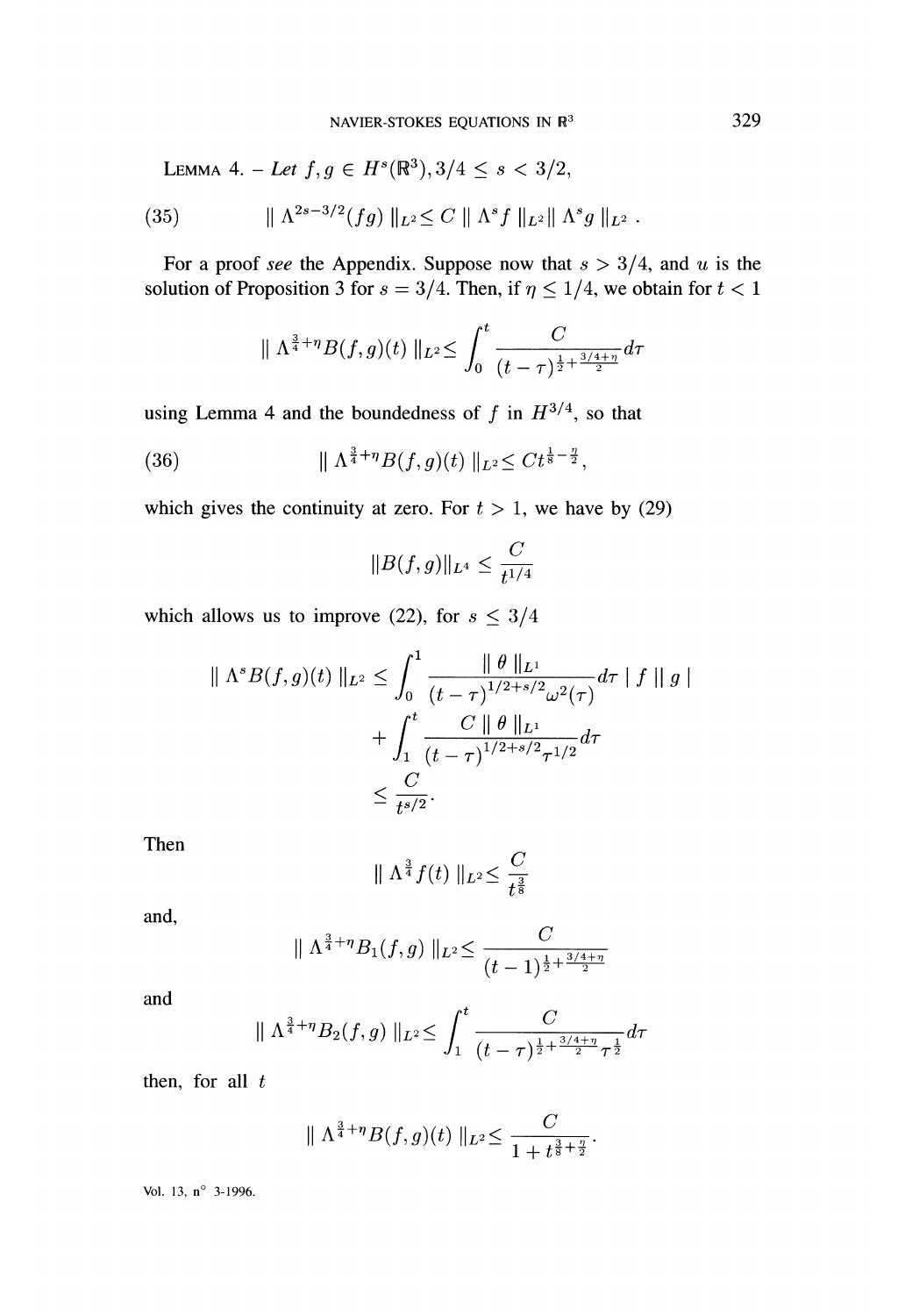We have thus obtained  $u \in H^{\frac{3}{4} + \eta}$ . By applying the same argument we can reach the value  $s > 3/2$ , as

$$
\Lambda^{s+\eta}B(f,g)(t)=\int_0^t\frac{1}{(t-\tau)^2}\Lambda^{\eta+3/2-s}\theta*\Lambda^{2s-3/2}(fg)(\tau)d\tau,
$$

with  $\eta + 3/2 - s < 1$ . Before dealing with the case  $s > 3/2$ , let us briefly show (7). By Sobolev's injection theorem (see [14]), if  $s < 3/2$  then

(37) 
$$
\| f \|_{L^p} \leq C \| \Lambda^s f \|_{L^2},
$$

with  $1/p = 1/2 - s/3$ . If  $s = 1 + \alpha$ ,  $\alpha < 1/2$ , we obtain, for  $t < 1$ 

$$
\|B(f,g)(t)\|_{\infty} \leq \int_0^t \frac{C}{(t-\tau)^{1-\alpha}}d\tau.
$$

For small t,  $B(f, g)$  is bounded and tends to zero as t goes to zero. Now we treat the case where  $s > 3/2$ , using the following estimate

LEMMA 5. - Let  $f, g \in H^s(\mathbb{R}^3), s > 3/2$ ,

(38) 
$$
\|\Lambda^s(fg)\|_{L^2} \leq C(s)(\|\Lambda^s f\|_{L^2}\|g\|_{\infty} + \|\Lambda^s g\|_{L^2}\|f\|_{\infty}).
$$

For a proof, see the appendix. We will then show

LEMMA 6. - Let  $s > 3/2$ , for all  $t > 0$ 

(39) 
$$
\| \Lambda^s u(\cdot, t) \|_{L^2} \leq \frac{C(s)}{1 + t^{\frac{s}{2}}}.
$$

This can be achieved by successive iterations, starting from the previous estimate for  $s = 2$ , and applying Lemma 5. Let us see how it works at each step. Let  $\eta$  < 1, we first treat the case  $t$  < 1.

$$
\|\Lambda^{s+\eta}B(f,g)(t)\|_{L^2}\leq \int_0^t\frac{1}{(t-\tau)^2}\|\Lambda^{\eta}\theta\left(\frac{\cdot}{\sqrt{t-\tau}}\right)*\Lambda^s(fg)\|_{L^2}d\tau,
$$

and as f and g are bounded in  $L^{\infty}$  and in  $H^s$ ,

(40) 
$$
\| \Lambda^{s+\eta} B(f,g)(t) \|_{L^2} \leq C(s) t^{\frac{1}{2} - \frac{\eta}{2}}.
$$

For  $t > 1$ ,

$$
\|\Lambda^{s+\eta}B_1(f,g)\|_{L^2} \leq \int_0^1 \frac{1}{(t-\tau)^{\frac{1}{2}+\frac{s+\eta-1/2}{2}}}\|\Lambda^{s+\eta-\frac{1}{2}}\theta\|_{L^1}\|\Lambda f\|_{L^2}\|\Lambda g\|_{L^2}d\tau,
$$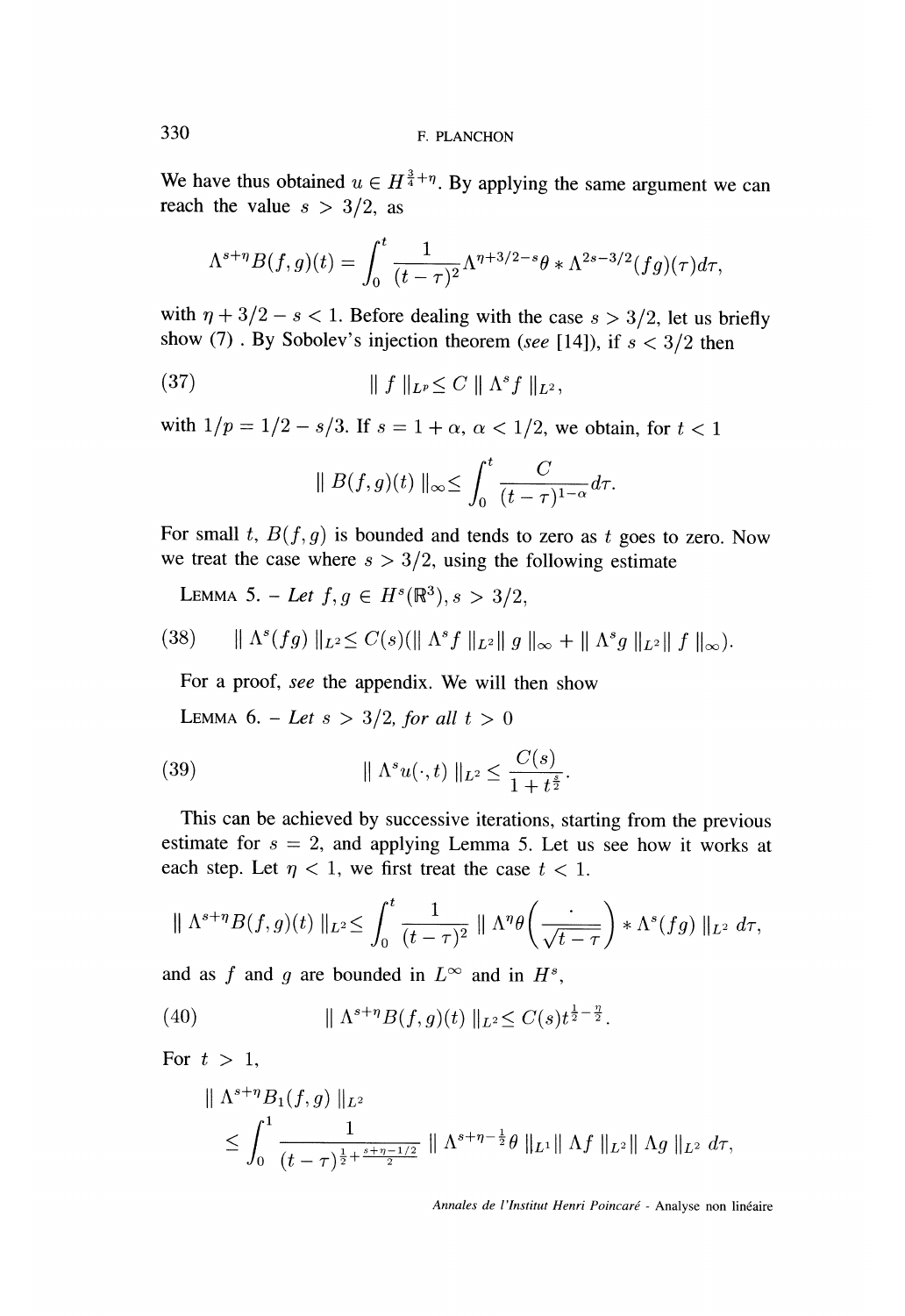by using Lemma 4. Then

$$
\|\Lambda^{s+\eta}B_1(f,g)\|_{L^2}\leq \frac{C(s)}{(t-1)^{\frac{s+\eta+1/2}{2}}}.
$$

For  $t > 1$ ,

$$
\|\Lambda^{s+\eta}B_2(f,g)\|_{L^2}\leq \int_1^t \frac{1}{(t-\tau)^2}\|\Lambda^{\eta}\theta\left(\frac{\cdot}{\sqrt{t-\tau}}\right)*\Lambda^s(fg)\|_{L^2}d\tau,
$$

and using Lemma 5 we deduce the estimate for  $s + \eta$  from the estimate for s:

(41) 
$$
\| \Lambda^{s+\eta} B_2(f,g) \|_{L^2} \leq \frac{C(s)}{t^{\frac{s+\eta}{2}}}
$$

This achieves the proof of the existence of  $u \in BC([0, +\infty), H^s)$ . Now, we observe that, as we have local existence and uniqueness for  $s > 1/2$ (see [4]), our solution is unique by applying this theorem on intervals covering  $[0, \infty)$ . In the case  $s = 1/2$ , it is necessary to establish uniqueness directly, (see [4] or [11]). The reader should refer to [11] or [7], in order to see why a solution of (11) is actually a solution in the classical sense. We can nevertheless make a few remarks. By the same process we use to gain the regularity  $s - 3/4$ , we can establish, independently of s, estimates in H<sup>r</sup>,  $r > s$ ; for all  $t > 0$ , there exists  $\pi(r) > 0$ 

$$
\| \Lambda^r u(\cdot,t) \|_{L^2} \leq \frac{C(r)}{t^{\pi(r)}},
$$

and  $\Lambda^{r}u$  is holderian on every interval  $[t_0, t_1]$ , provided  $t_1 > t_0 > 0$ . This provides the regularity in the space variables. As for regularity in time, it suffices to use the relation, which can be established without knowing (10)

(42) 
$$
u(t) = S(t-\varepsilon)u(\varepsilon) + \int_{\varepsilon}^{t} \mathbb{P}S(t-\tau)\nabla \cdot (u\otimes u)d\tau,
$$

and the following lemma, (see [11] or [7] for a proof).

Lemma 7. - Let  $u(t) = \int_0^t e^{-(t-s)\Delta} f(s)ds, t \in [0, T], f \in C^{\eta}([0, T], B),$  $\eta < 1, B$  a Banach space. Then  $u \in C^{1+\nu}((0,T],B)$ ,  $Au \in \Omega$ and

$$
\partial_t u = -\Delta u + f,
$$

for all  $\nu < \eta$ .

We then obtain the  $C^{\infty}$  regularity of u, for  $t > 0$ , with a bootstrap argument. Let us see how condition (13) can be expressed on  $u_0$  in terms

Vol. 13,  $n^{\circ}$  3-1996.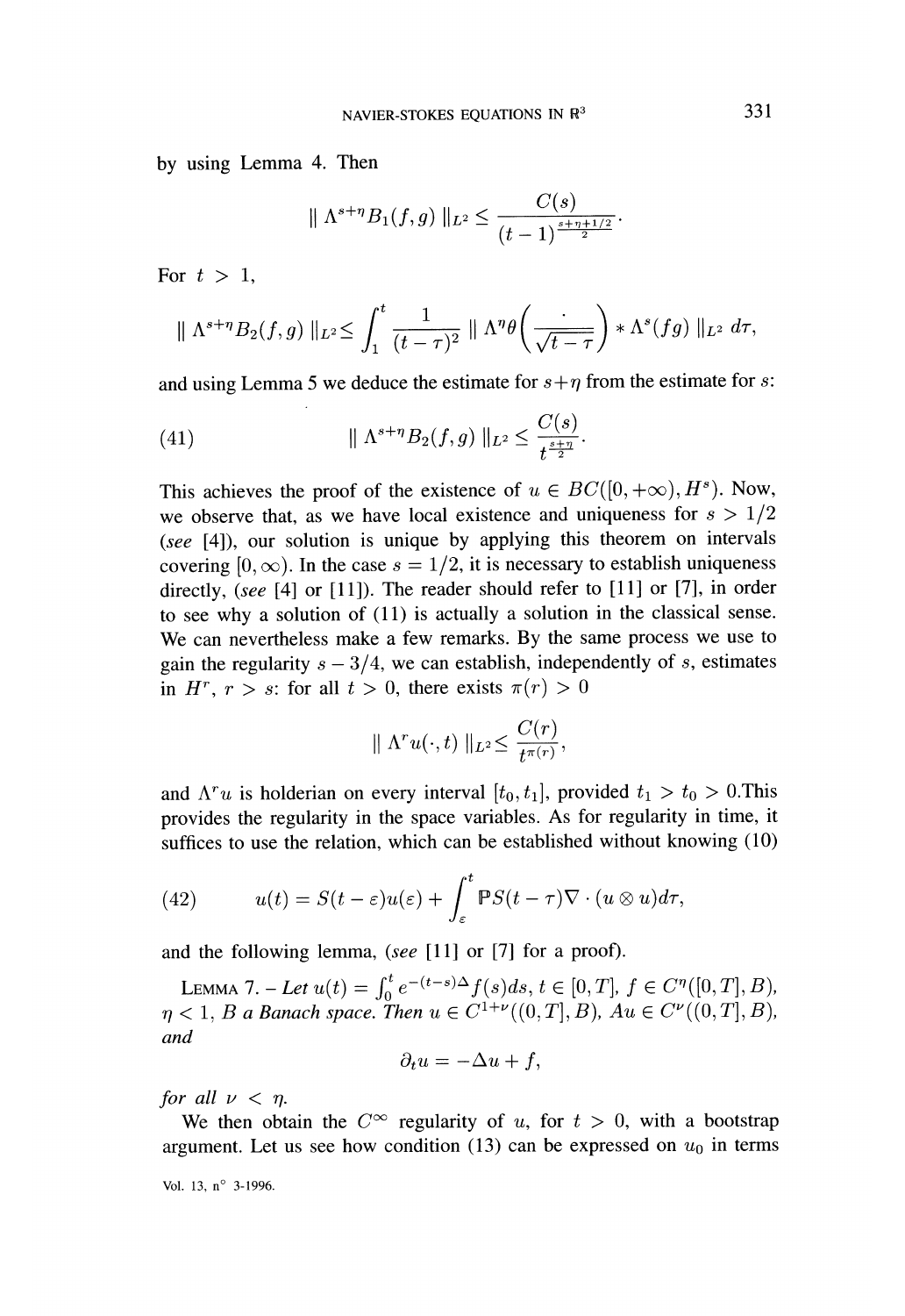of Besov spaces. We set  $|S(t)u_0| < \beta$ , where  $\beta$  has been chosen so that our scheme converges in  $F$ . Remember that

$$
|S(t)u_0| = \sup_t \omega(t) || S(t)u_0 ||_{L^4} .
$$

Therefore, as  $3/8 - \inf(s, 3/4)/2 < 1/8$ ,

(43) 
$$
\sup_{t} t^{3/8 - \inf(s, 3/4)/2} \| S(t) u_0 \|_{L^4} < \beta
$$

and

(44) 
$$
\sup_{t} t^{1/8} \parallel S(t)u_0 \parallel_{L^4} < \beta.
$$

LEMMA 8. - Let  $u_0 \in S(\mathbb{R}^3)$ ,  $\alpha > 0$ , and  $\gamma > 1$ ;  $\sup_t t^{\alpha/2} \parallel S(t)u_0 \parallel_{L^{\gamma}}$ <br>is a norm on  $B_{\beta,\infty}^{-\alpha}$  which is equivalent to the classical dyadic norm.

We refer to [4] or [12] for a proof. In our case, except for  $s = 3/4$ , the condition on  $u_0$  is equivalent to

$$
\left\{\n\begin{aligned}\n\|u_0\|_{\dot{B}^{-1/4}_{4,\infty}} &\leq \beta, \\
\|u_0\|_{\dot{B}^{-3/4-\inf(s,3/4))}_{4,\infty}} &\leq \beta.\n\end{aligned}\n\right.
$$

Thus, as  $\dot{H}^{\frac{1}{2}} \subset \dot{B}_{4,\infty}^{-1/4}$  and  $\dot{H}^{\text{inf}(s,3/4)} \subset \dot{B}_{4,\infty}^{-(3/4-\text{inf}(s,3/4))}$ ,  $u_0$  belongs to both Besov spaces. If u is a solution with initial condition  $u_0$ ,  $\lambda u(\lambda x, \lambda^2 t)$ is a solution with  $\lambda u_0(\lambda x)$  as initial data. The condition (44) is independent<br>of  $\lambda$  for the norm is invariant by scaling. And (43) can be forced by<br>a suitable choice of  $\lambda$ . For  $s = 3/4$ , we know that  $H^{\frac{3}{4}} \subset L$ conclude in the same way. This ends the proof.

Proof of Theorem 2. - We introduce as before two Banach spaces  $E = BC([0, +\infty), L^p)$  with the natural norm

$$
\parallel f \parallel = \sup_{t} \parallel f(\cdot, t) \parallel_{L^p},
$$

and  $F = \{f | t^{\frac{1}{2} - \frac{3}{4p}} f \in BC([0, +\infty), L^{2p})\}$  with the norm  $\mid f \mid = \sup_{t} t^{\frac{1}{2}-\frac{3}{4p}} \parallel f(\cdot,t) \parallel_{L^{2p}}.$ 

Then, we see that

$$
(45) \|B(f,g)(t)\|_{L^p} \le \|f\| \|g\| \| \theta \|_{L^q} \int_0^t \frac{1}{(t-s)^{2-\frac{3}{2q}} s^{\frac{1}{2}-\frac{3}{4p}}} ds.
$$

$$
(46)\,\parallel B(f,g)(t)\parallel_{L^{2p}}\,\leq\mid f\mid\,\parallel g\mid\,\parallel\theta\parallel_{L^q}\,\int_0^{\cdot}\frac{1}{(t-s)^{2-\frac{3}{2q}}s^{1-\frac{3}{2p}}}ds,
$$

(47) where 
$$
\frac{1}{p} = \frac{1}{q} + \frac{1}{p} + \frac{1}{2p} - 1
$$
.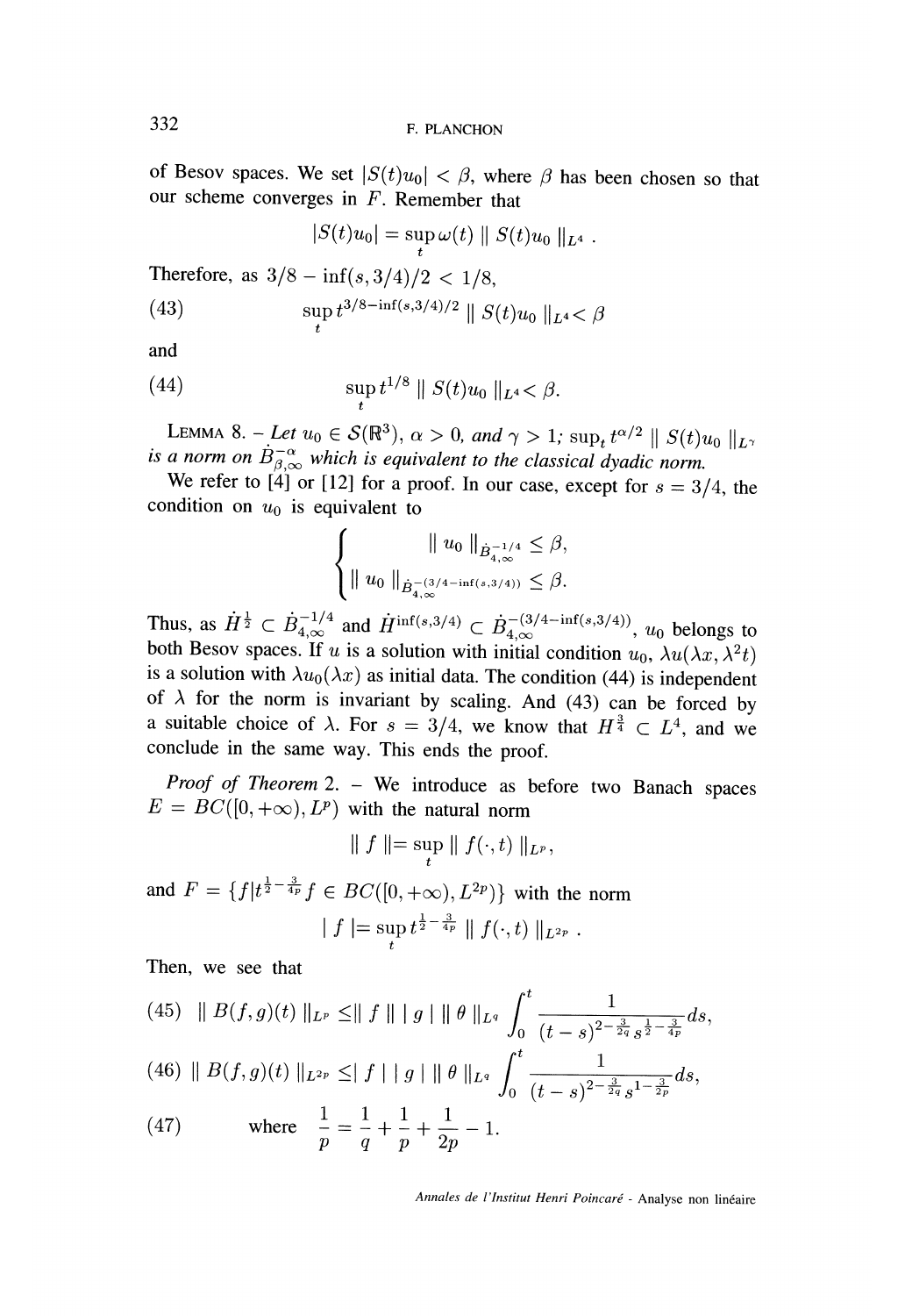which gives the continuity of B from  $F \times F \to F$  and  $F \times E \to E$ , with constants  $\gamma(p)$  and  $\eta(p)$ .

$$
\gamma(p) = || \theta ||_{L^q} t^{\frac{1}{2} - \frac{3}{4p}} \int_0^t \frac{1}{(t-s)^{2 - \frac{3}{2q}} s^{1 - \frac{3}{2p}}} ds
$$

$$
\eta(p) = || \theta ||_{L^q} \int_0^t \frac{1}{(t-s)^{2 - \frac{3}{2q}} s^{\frac{1}{2} - \frac{3}{4p}}} ds,
$$

and a simple rescaling shows both quantities are bounded. Then if we use the same sequence as before, Lemma 1 gives us the convergence in F, and we obtain the convergence in E by acontraction argument, as  $\eta(p) \leq \gamma(p)$ , we obtain  $2|u|\eta(p) < 1$ . The continuity at  $t = 0$  comes from a slight modification of (45), as we can replace  $\int f |\text{ by sup}_{[0,t]} \tau^{\frac{1}{2} - \frac{3}{4p}} \| f(\cdot, \tau) \|_{L^{2p}}$ , which tends to zero with t. Actually, the value of  $t^{\frac{1}{2}-\frac{3}{4p}} \parallel f(\cdot, t) \parallel_{L^{2p}}$  could only be zero: the first term  $u_1 = S(t)u_0$  tends to zero, for if we consider a sequence of  $C_0^{\infty}$  functions  $(v_i)_i$  which approximate  $u_0$ ,

$$
t^{\frac{1}{2}-\frac{3}{4p}}\left\|S(t)u_0\right\|_{L^{2p}}=t^{\frac{1}{2}-\frac{3}{4p}}\left\|S(t)\right\|\left\|u_0-v_j\right\|_{L^p}+\left\|S(t)\right\|t^{\frac{1}{2}-\frac{3}{4p}}\left\|v_j\right\|_{L^2p}.
$$

By Lemma 8 the condition on  $u_0$  becomes,

$$
\|u_0\|_{\dot{B}^{-(1-\frac{3}{2p})}_{2p,\infty}} \leq \delta(p),
$$

where  $\delta(p) \approx 1/\gamma(p)$ . This proves Proposition 1. Proposition 2 results from the inclusion of  $L^3$  in  $\dot{B}_{2p,\infty}^{-(1-\frac{\gamma}{2p})}$ . Note that for  $p=2$ , we impose the condition

$$
t^{\frac{1}{4}} \parallel S(t)u_0 \parallel_{L^4} < \delta,
$$

which is equivalent to the condition (2). For a general  $u_0 \in L^2$ , we only know  $\overline{a}$ 

$$
t^{\frac{3}{8}}
$$
 ||  $S(t)u_0$  || $L^4 < +\infty$ .

In other words, we do not know enough on low frequencies, and a sufficient condition is (2), of which  $u_0 \in L^3$  or  $u_0 \in H^{\frac{1}{2}}$  with small norms are particular cases. We obtained existence and uniqueness in a ball of  $F$  with Lemma 1 and uniqueness in the whole space can be obtained directly as in [11] or [4]. As in the Sobolev case, it is possible to obtain estimates on  $L^q$  norms of  $u(\cdot, t)$ ,  $q > p$ , in order to show the  $C^{\infty}$  regularity for  $t > 0$ .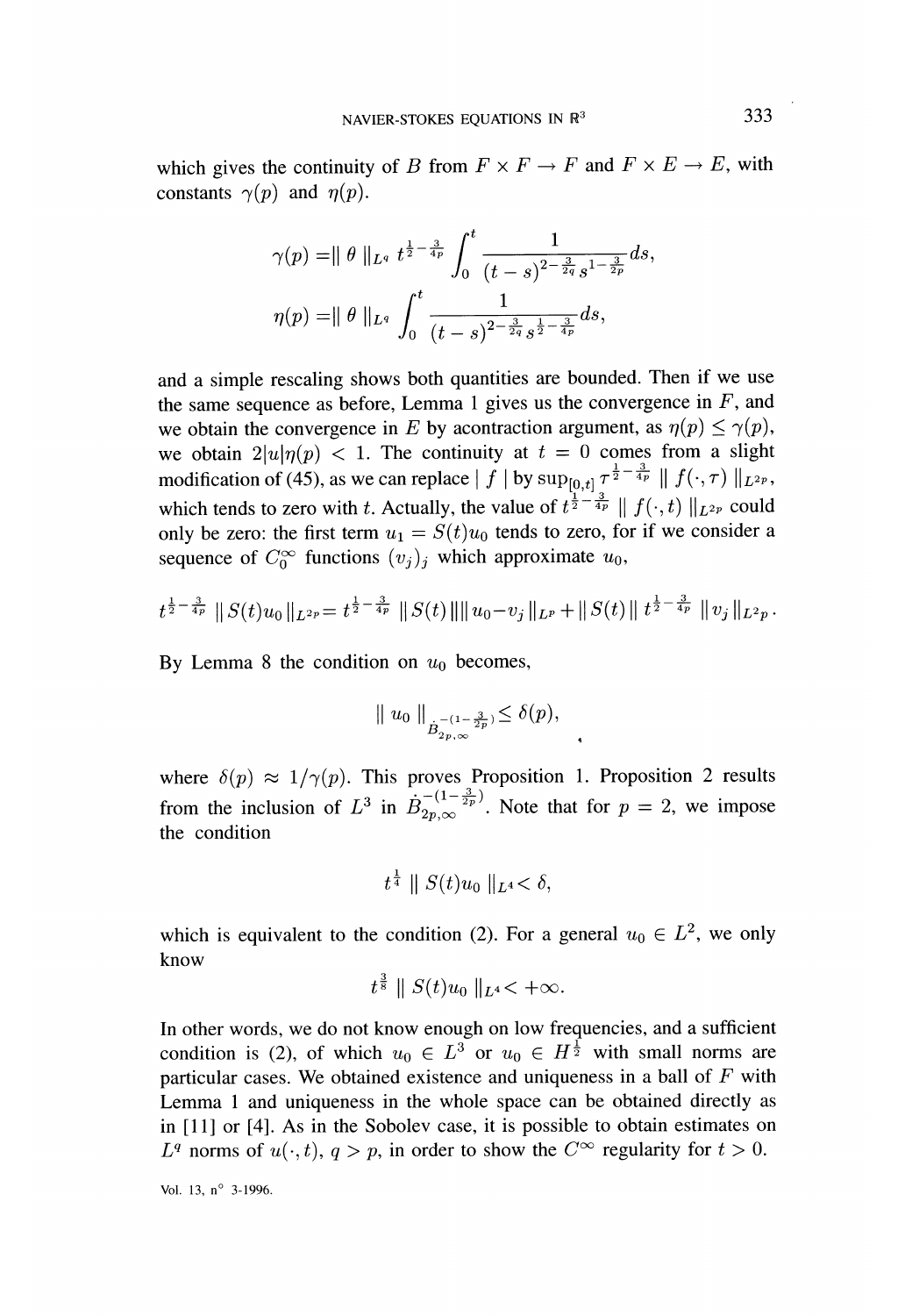#### APPENDIX

We recall that if  $\phi \in \mathcal{S}(\mathbb{R}^n)$  is a radial function so that Supp  $\hat{\phi} \subset \{|\xi| < \theta\}$  $1 + \varepsilon$ , and  $\hat{\phi}(\xi) = 1$  for  $|\xi| < 1$ , we define  $\phi_i(x) = 2^{nj} \hat{\phi}(2^j x)$ ,  $S_i$  the convolution operator with  $\phi_j$ , and  $\Delta_j = S_{j+1} - S_j$ . Then

$$
I = \sum_{-\infty}^{+\infty} \Delta_j
$$

and  $f(x) \in \dot{H}^s(\mathbb{R}^n)$  if and only if,  $\forall j$ ,

(48) 
$$
\|\Delta_j(f)\|_{L^2} \le 2^{-js} \|f\|_{\dot{H}^s} \varepsilon_j
$$

where  $\sum \varepsilon_j^2 \leq 1$ . We will show the two following inequalities, which are homogeneous variants of well-known inequalities:

for  $s < \frac{n}{2}$ ,

(49) 
$$
\|\Lambda^{2s-\frac{n}{2}}(fg)\|_{L^2} \leq C\|\Lambda^s f\|_{L^2}\|\Lambda^s g\|_{L^2},
$$

for  $s > \frac{n}{2}$ ,

$$
(50) \t\t ||\Lambda^s(fg)||_{L^2} \leq C(s)(\|\Lambda^s f\|_{L^2} \|g\|_{\infty} + \|\Lambda^s g\|_{L^2} \|f\|_{\infty}).
$$

Let us start with the first case: we will use a paraproduct decomposition (see [3]): for  $f, g \in S$ ,

(51)  

$$
f(x)g(x) = \sum_{j} \Delta_j(f) \sum_{l} \Delta(g)
$$

$$
= \sum_{|j-l| \le 1} \Delta_j(f) \Delta_l(g) + \sum_{|j-l| \ge 1} \Delta_j(f) \Delta_l(g).
$$

The second sum is, by reordering the terms, a finite sum of terms like  $S_2 = \sum_j S_{j-1} \Delta_j(g)$ . We will treat only  $S_2$ , as the other ones are of the same kind. The Fourier transform of  $S_2$  is supported in an annulus  $[2^{j-1}(1-2\varepsilon), 2^{j+1}(1+2\varepsilon)].$  Using Bernstein's lemma,

$$
\|\Delta_j(f)\|_{\infty} \leq C2^{j\frac{n}{2}} \|\Delta_j f\|_{L^2}
$$
  

$$
\leq C2^{j\frac{n}{2}-s} \|f\|_{\dot{H}^s} \varepsilon_j.
$$

Then,

$$
||S_j(f)||_{\infty} \leq C \sum_{-\infty}^{j} 2^{q(\frac{n}{2}-s)} \varepsilon_q ||f||_{\dot{H}^s}.
$$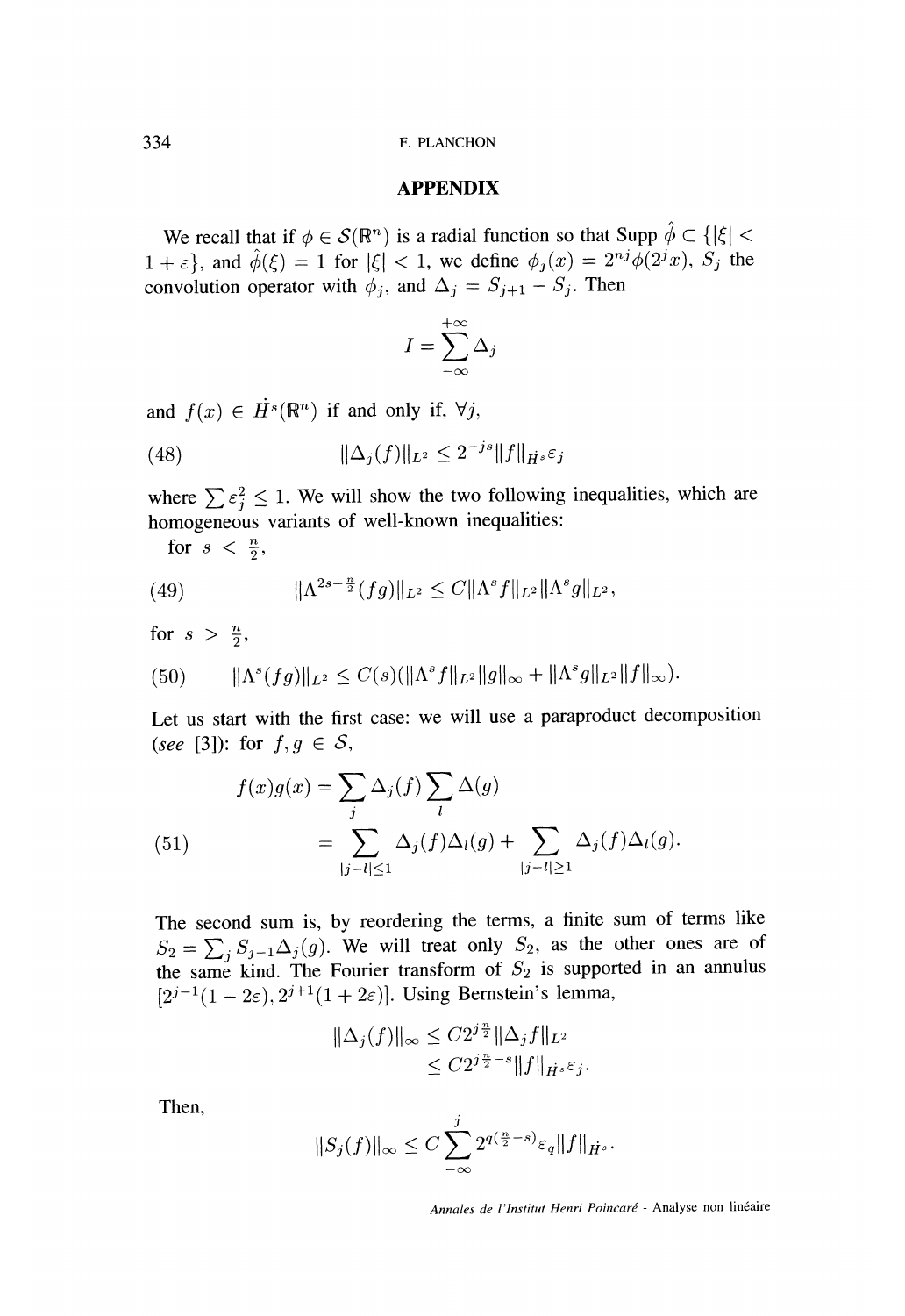If  $j < 0$ ,

$$
\sum_{-\infty}^{j} 2^{q(\frac{n}{2}-s)} \varepsilon_q = 2^{j(\frac{n}{2}-s)} \tilde{\varepsilon_j},
$$

and

$$
\tilde{\varepsilon}_j = \sum_{-\infty}^0 2^{q(\frac{n}{2} - s)} \varepsilon_{j+q}
$$

is a convolution product between  $l^1$  and  $l^2$ , therefore in  $l^2$ . For  $j \geq 0$ ,

$$
\sum_{-\infty}^{j} 2^{q(\frac{n}{2}-s)} \varepsilon_q \leq C(1+\ldots+2^{j(\frac{n}{2})} \varepsilon_j).
$$

if

(52) 
$$
2^{j(\frac{n}{2}-s)}\check{\varepsilon}_j = 1 + \ldots + 2^{j(\frac{n}{2}-s)}\varepsilon_j,
$$

 $(\check{\varepsilon}_i)$  is in  $l^2$  for the same reason as  $\check{\varepsilon}_i$ . This gives

$$
||S_j(f)||_{\infty} \leq C2^{j(\frac{n}{2}-s)}||f||_{\dot{H}^s}\eta_j
$$

where  $(\eta_j)_j \in l^2$ . Then, if  $(\mu_j)_j$  is associated to g,

$$
||S_{j-1}(f)\Delta_j(g)||_{L^2} \leq 2^{j(\frac{n}{2}-s)}||f||_{\dot{H}^s}||g||_{\dot{H}^s}\eta_j\mu_j,
$$

and as  $(\eta_j \mu_j)_j \in l^1 \subset l^2$ ,  $S_1 \in \dot{H}^{2s-\frac{n}{2}}$ . The terms of the first sum in (51) are like  $S_1 = \sum_j \Delta_j(f) \Delta_j(g)$ , and in this case we only know that the support of the Fourier transform of  $\Delta_i(f)\Delta_i(g)$  is in  $\{|\xi| \leq C2^i\}$ , and

$$
\|\Delta_j(f)\Delta_j(g)\|_{L^1} \le \varepsilon_j \mu_j 2^{-2js} \|f\|_{\dot{H}^s} \|g\|_{\dot{H}^s}.
$$
  

$$
H \le \varepsilon L^1 \text{ even } \hat{L} \in B(0, R) \text{ and } \|\hat{u}(\hat{c})\|_{\dot{H}^s}.
$$

LEMMA 9. - If  $u \in L^1$ , supp  $\hat{u} \subset B(0,R)$ , and  $\|\hat{u}(\xi)\|_{\infty} \leq R^{-2s}$ , then

$$
\|\Lambda^{2s-\frac{n}{2}}u\|_{L^2}\leq \int_{S^2}dS
$$

This comes from

$$
\int_{|\xi| \le R} (|\xi|^2)^{2s - \frac{n}{2}} |\hat{u}(\xi)|^2 d\xi \le R^{-4s} \int_{|\xi| \le R} |\xi|^{4s - n} d\xi
$$
  

$$
\le R^{-4s} \int_{S^2} \int_0^R r^{4s - 1} dr dS
$$

then, applying Lemma 9 to  $\Delta_j(f)\Delta_j(g)$ ,

$$
||S_{j-1}(f)\Delta_j(g)||_{H^{2s-\frac{n}{2}}} \leq C\varepsilon_j\mu_j||f||_{\dot{H}^s}||g||_{\dot{H}^s}.
$$

As  $(\eta_j \mu_j)_j \in l^1$ , this ends the proof. The second inequality can be proved by the same estimates, except that we have a better estimate for  $||S_i(f)||_{\infty}$ and  $\|\Delta_i(f)\|_{\infty}$ , both bounded by  $\|f\|_{\infty}$ .